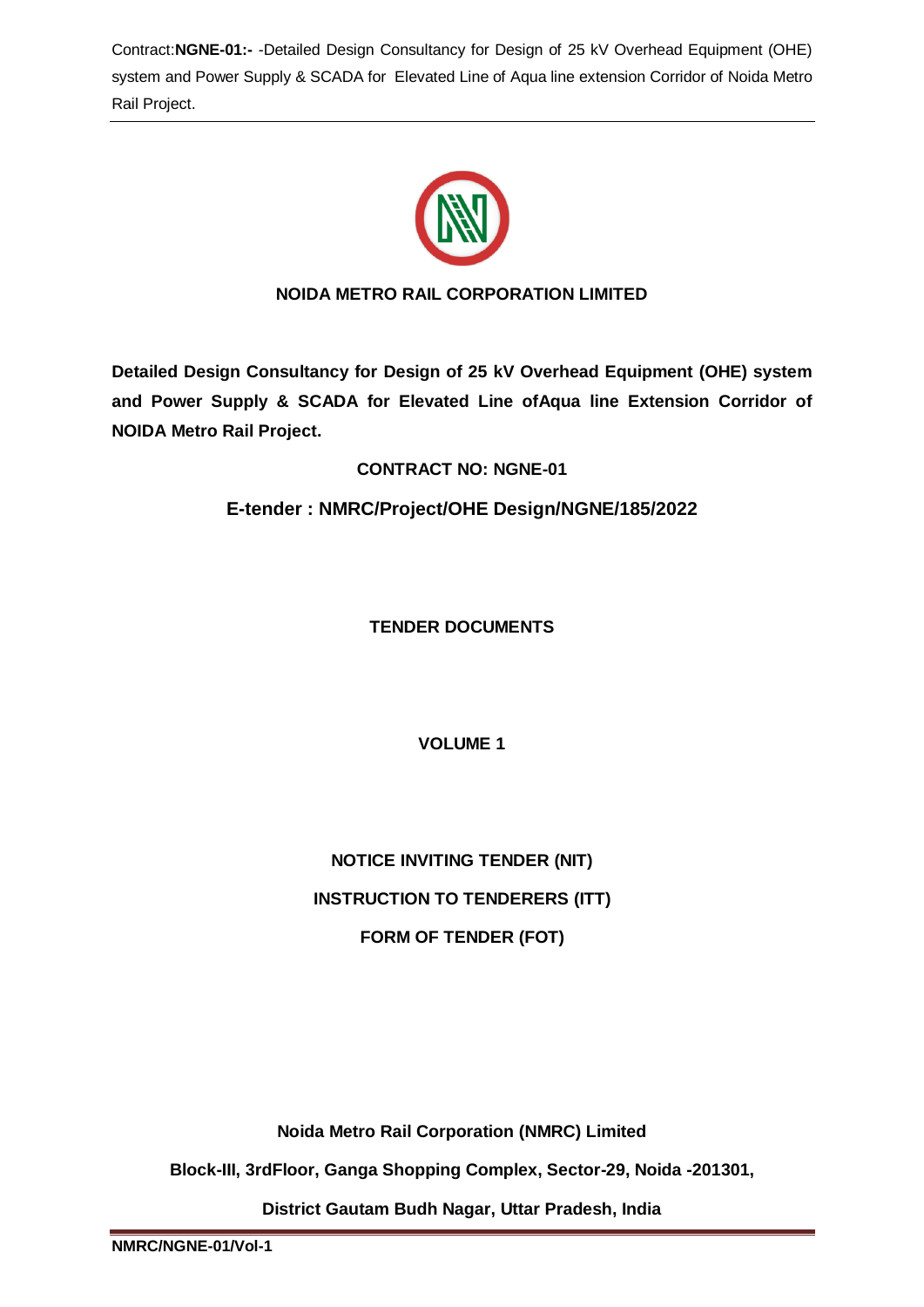|                | <b>CLAUSE</b><br><b>DESCRIPTION</b>               |  | PAGE NO. |
|----------------|---------------------------------------------------|--|----------|
|                | <b>NOTICE INVITING TENDER</b>                     |  |          |
| 1.1            | General                                           |  | 1        |
| 1.1.1          | Name of Work                                      |  |          |
| 11.1.2         | <b>Key Details</b>                                |  | $1 - 3$  |
| 1.1.3          | <b>Qualification Criteria</b>                     |  | $4 - 9$  |
| 1.1.3.2        | Minimum Eligibility Criteria                      |  | $9 - 12$ |
| 1.1.3.3        | <b>Bid Capacity Criteria</b>                      |  | 12       |
| 1.1.3.4        | Minimum Key Staff requirement                     |  | 13       |
| 1.1.4          | <b>Tender Documents</b>                           |  | 16       |
|                | Instructions for online Bid Submission            |  | 17       |
|                | Assistance to bidders                             |  | 18       |
| A              | <b>INSTRUCTIONS TO THE TENDERER</b>               |  |          |
| A              | General                                           |  | 19       |
| A1             | General Description of the Work                   |  | 19       |
| A <sub>2</sub> | Source of Funds                                   |  | 19       |
| A <sub>3</sub> | <b>Eligible Tenderers</b>                         |  | 19       |
| A4             | Qualification of the Tenderer                     |  | 19       |
| A <sub>5</sub> | One Tender per Tenderer                           |  | 19       |
| A <sub>6</sub> | Cost of Tendering                                 |  | 19       |
| A7             | <b>Site Visits</b>                                |  | 19       |
| B <sub>1</sub> | <b>Contents of Tender Documents</b>               |  | 20       |
| <b>B2</b>      | <b>Content of Supporting Documents</b>            |  | 20       |
| B <sub>3</sub> | <b>Clarification of Tender Documents</b>          |  | 20       |
| B <sub>4</sub> | Amendment of Tender Documents                     |  | 21       |
| B              | <b>Preparation of Tenders</b>                     |  | 21       |
| C <sub>1</sub> | Language                                          |  | 21       |
| C <sub>2</sub> | Documents Comprising the Tender                   |  | 21       |
| C <sub>3</sub> | Form of Tender                                    |  | 25       |
| C <sub>4</sub> | <b>Outline Quality Plan</b>                       |  | 25       |
| C <sub>5</sub> | Outline Safety, Health and Environment Plan       |  | 25       |
| C <sub>6</sub> | <b>Tenderer's Technical Proposals</b>             |  | 25       |
| C7             | Designer                                          |  | 25       |
| C <sub>8</sub> | Tender Programme                                  |  | 25       |
| C <sub>9</sub> | Manufacture, Installation and Construction Method |  | 26       |
| C10            | Payment Schedule                                  |  | 26       |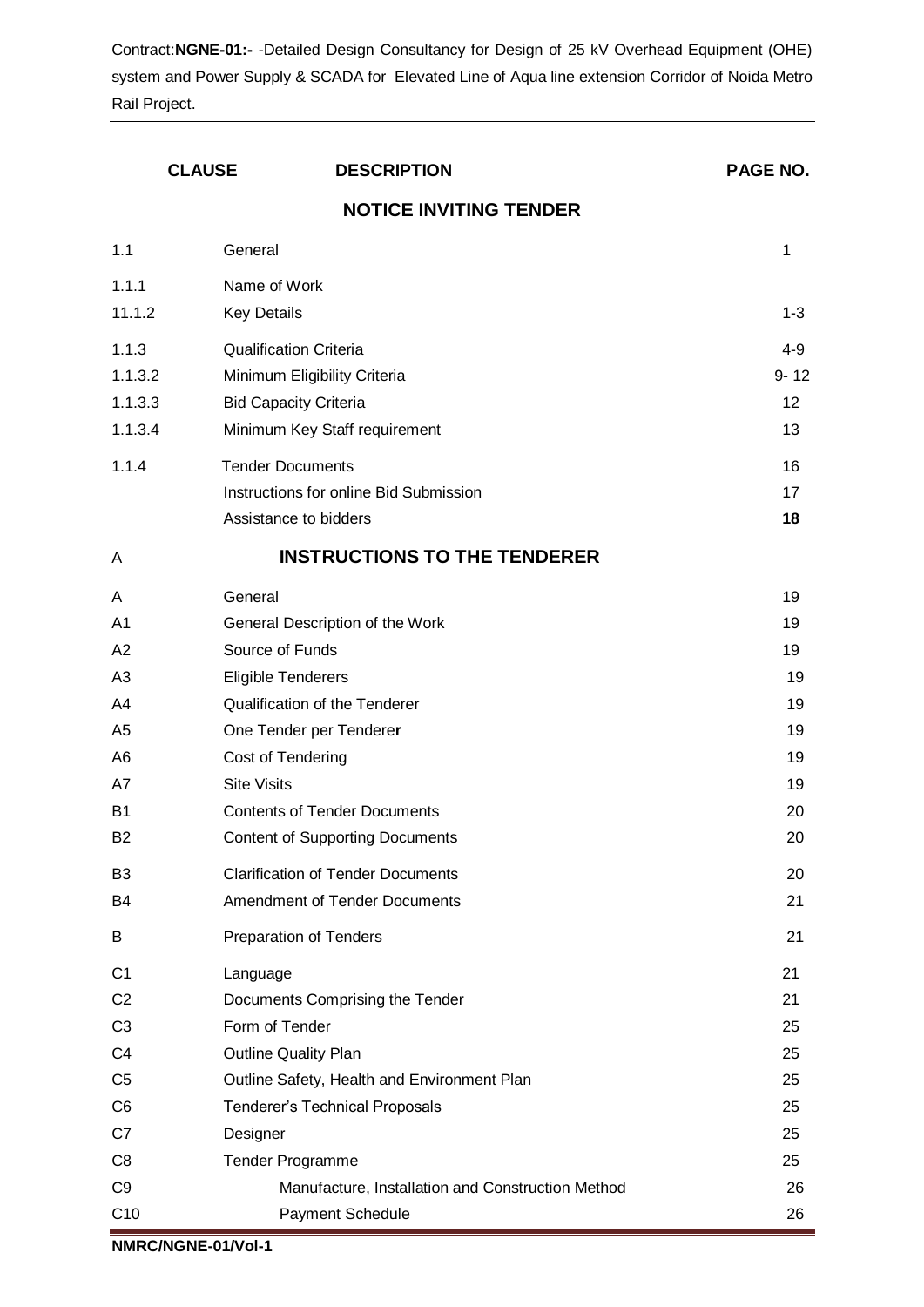| C <sub>11</sub> | Sub-Contracts                                                       | 26 |
|-----------------|---------------------------------------------------------------------|----|
| C <sub>12</sub> | <b>Staffing Schedule and Related Details</b>                        | 26 |
| C <sub>13</sub> | Contractor's Equipment                                              | 26 |
| C <sub>14</sub> | Proposals for Use of Works Areas                                    | 26 |
| C <sub>15</sub> | Pricing Document 29 C16 Currencies of Tender and Payment            | 27 |
| C <sub>16</sub> | Currencies of tender and payments                                   | 27 |
| C <sub>17</sub> | <b>Tender Validity</b>                                              | 27 |
| C <sub>18</sub> | Tender fee/Tender Document cost & Security/Earnest money deposit    |    |
| (EMD)Tender     |                                                                     | 27 |
| C <sub>19</sub> | Performance Guarantees, Undertaking and warranties                  | 28 |
| C <sub>20</sub> | Labour                                                              | 28 |
| C <sub>21</sub> | <b>Other Contractors</b>                                            | 28 |
| C <sub>22</sub> | Insurance                                                           | 29 |
| C <sub>23</sub> | <b>Tender Index</b>                                                 | 29 |
| C <sub>24</sub> | <b>Pre-Tender Meeting</b>                                           | 29 |
| C <sub>25</sub> | Format and Signing of Tender                                        | 29 |
| C <sub>26</sub> | Pricing of conditions, Qualifications, deviations etc.              | 29 |
| D               | <b>Submission of Tenders</b>                                        |    |
| D1              | Submission of Online E-Tendering                                    | 30 |
| D <sub>2</sub>  | Late or Delayed Tenders                                             | 30 |
| D <sub>3</sub>  | Modification, Substitution and Withdrawal of Tenders                | 30 |
| E               | <b>Tender Opening and Evaluation</b>                                | 30 |
| E <sub>1</sub>  | <b>Tender Opening</b>                                               | 30 |
| E <sub>2</sub>  | Confidentiality of Tender Information and Copyright                 | 32 |
| E <sub>3</sub>  | <b>Clarification of Tenders</b>                                     | 32 |
| E4              | <b>Evaluation of Tenders</b>                                        | 32 |
| E <sub>5</sub>  | <b>Evaluation of Financial Proposals</b>                            | 33 |
| E6              | Indigenization                                                      | 34 |
| F               | <b>Award of Contract</b>                                            |    |
| F1              | Award                                                               | 34 |
| F <sub>2</sub>  | Employer's Right to accept any Tender and Reject any or all Tenders | 34 |
| F <sub>3</sub>  | Notification of Award                                               | 34 |
| F4              | Signing of Agreement                                                | 35 |
| F5              | <b>Performance Security</b>                                         | 35 |
| Annexure 1      | Requirements for Tenderer's Technical Proposals                     | 37 |
| Annexure 2      | Requirements for Tender Programme                                   | 38 |
| Annexure 3      | Minimum number of Project-Personnel                                 | 39 |
| Annexure 4      | Minimum organisation structure required                             | 41 |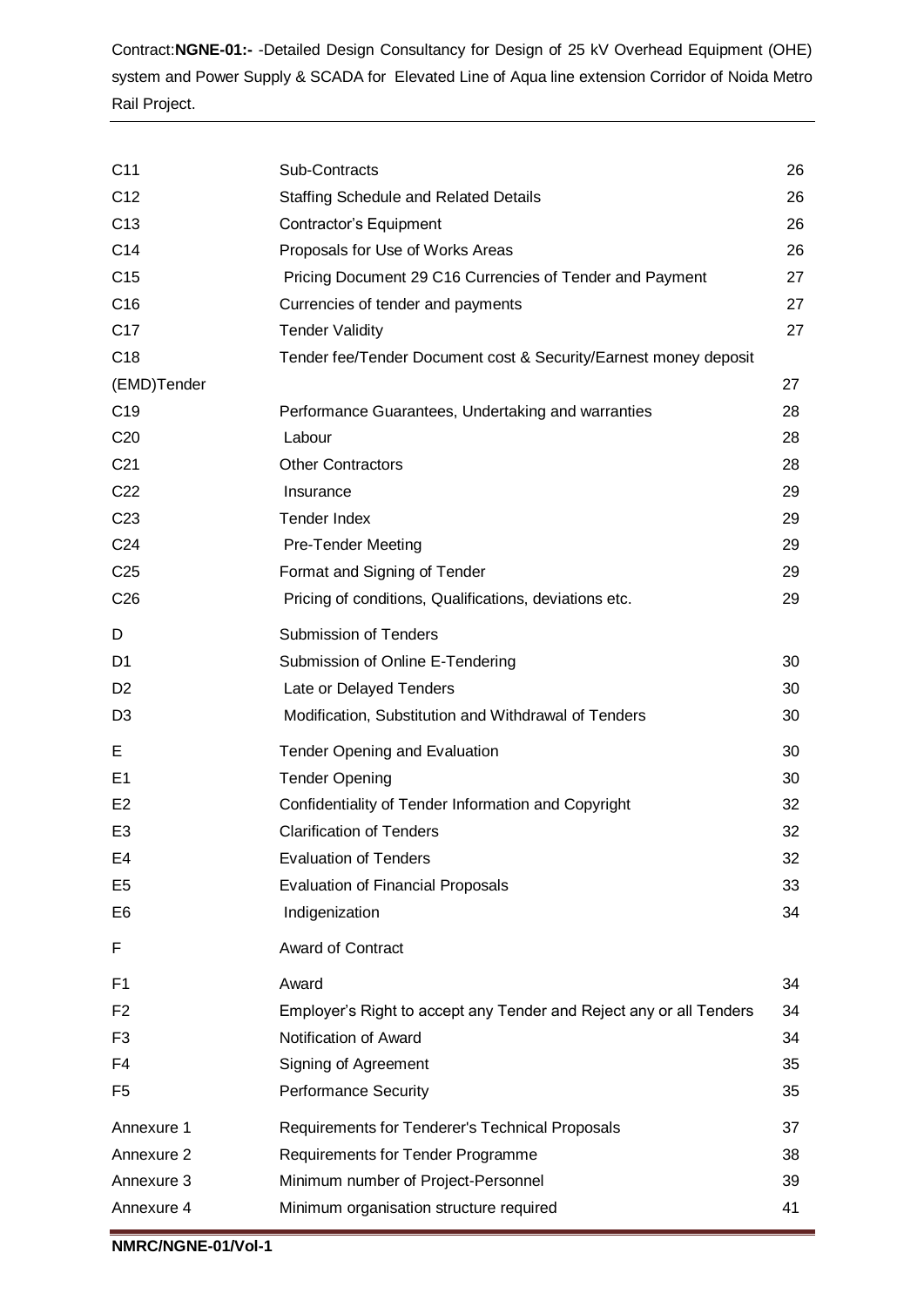| Annexure 5  | Resources proposed for the project- plants & equipments | 42  |
|-------------|---------------------------------------------------------|-----|
| Annexure 6  | Form of bank guarantee for tender security              | 43. |
| Annexure 7  | Form of performance security (guarantee) by bank        | 45  |
| Annexure 7A | Form of additional bank guarantee                       | 47  |
| Annexure 8  | Proforma for banking reference for liquidity            | 49  |

# **FORM OF TENDER**

| <b>Form of Tender</b> |                                                                                | 50  |
|-----------------------|--------------------------------------------------------------------------------|-----|
| Appendix 1            | Requirements under general conditions of contract                              | 52  |
| Appendix 2            | Bill of quantities / pricing document                                          | 54  |
| Appendix 3 -          | Outline quality plan                                                           | 55  |
| Appendix 4-           | Outline safety & health plan and outline environment plan                      | 56  |
| Appendix 5-           | Tenderer's technical proposals                                                 | 57  |
| Appendix 6-           | General information about the tenderer                                         | 58  |
| Appendix 7 -          | Staffing schedules and organisation chart                                      | 60  |
| Appendix 8-           | Schedule of components manufactured offshore                                   | N/A |
| Appendix 9 -          | Tender index                                                                   | 62  |
| Appendix 10-          | Resources proposed for the project-plants & equipments                         | N/A |
| Appendix 11 -         | Undertaking for corrupt & fraudulent practice                                  | 64  |
| Appendix 12 -         | Copyright undertaking                                                          | 65  |
| Appendix 13-          | Proforma for statement of minor deviations                                     | 66  |
| Appendix 14 -         | Tentative project implementation programme                                     | 67  |
| Appendix 15 -         | Financial Data - work done during the last 5 years                             | 68  |
| Appendix 16 -         | Financial Data - Commitment for on-going works/ Works in Hand                  | 69  |
| Appendix 17 -         | work experience                                                                | 70  |
| Appendix 17A -        | Summary of information provided in appendix 17                                 | 71  |
| Appendix 18-          | Financial data (Financial Standing)                                            | 72  |
| Appendix 19           | (Undertaking as per clause 1.1.3.1 $v(a)$ & $v(b)$ of NIT)                     | 73  |
| Appendix 19A -        | Undertaking as per clause 1.1.3.1 $v(c)$ of NIT                                | 74  |
| Appendix 20 -         | Undertaking for Not Being Penalized in a Contract                              | 76  |
| Appendix 21 -         | Undertaking for financial stability                                            | 77  |
| Appendix 22 -         | Undertaking for downloaded tender document                                     | 78  |
| Appendix 23-          | (Undertaking as per clause 1.1.3.1 ix (d) of nit)                              | 79  |
| Appendix 24 -         | Performa for submission of the list of the goods, works & services tentatively |     |
|                       | proposed to be offered with local value addition                               | 80  |
| Appendix 27 -         | Undertaking                                                                    | 83  |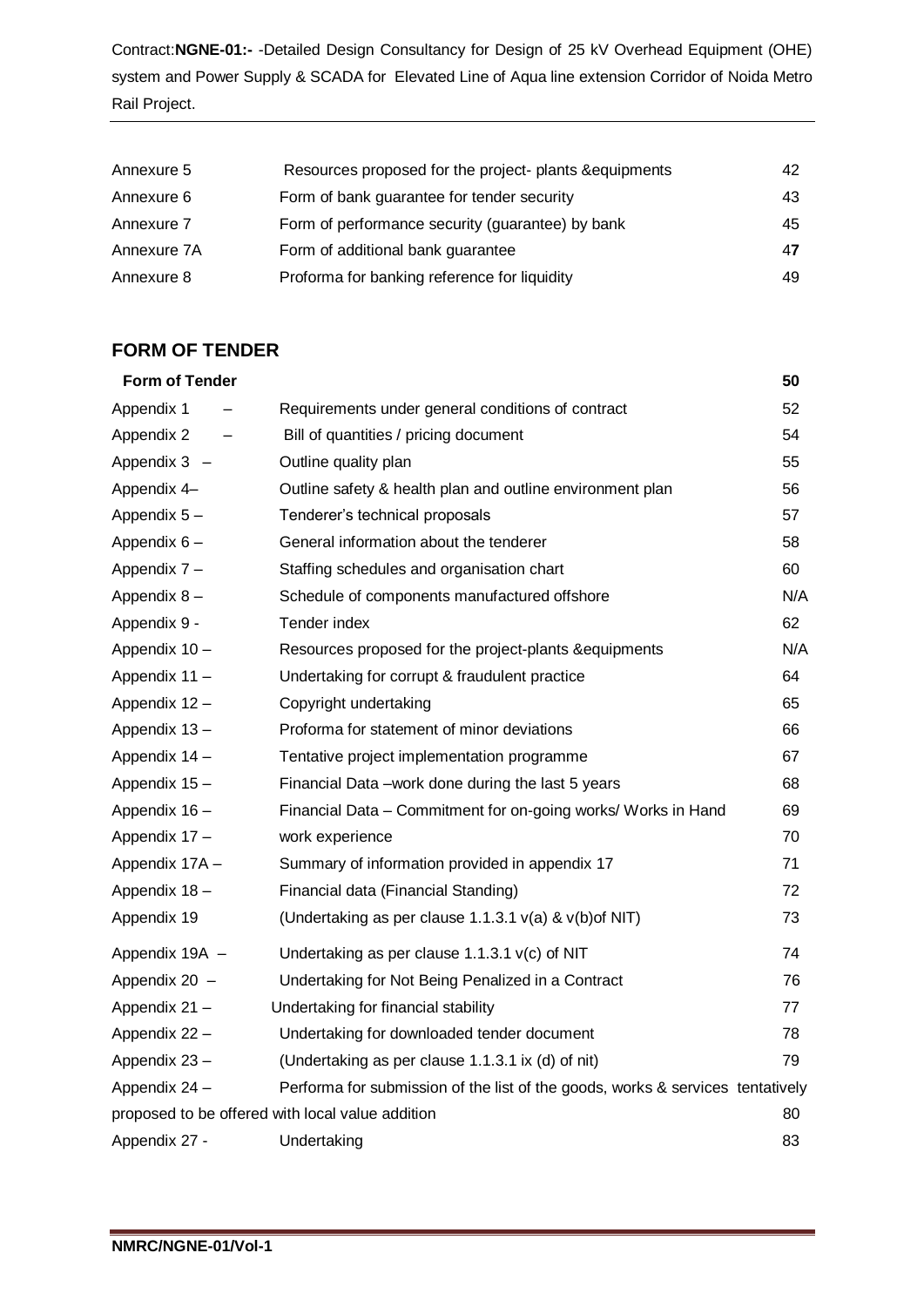# **CONTRACT NO: NGNE-01**

# **TENDER DOCUMENTS**

# **VOLUME 1**

# **NOTICE INVITING TENDER**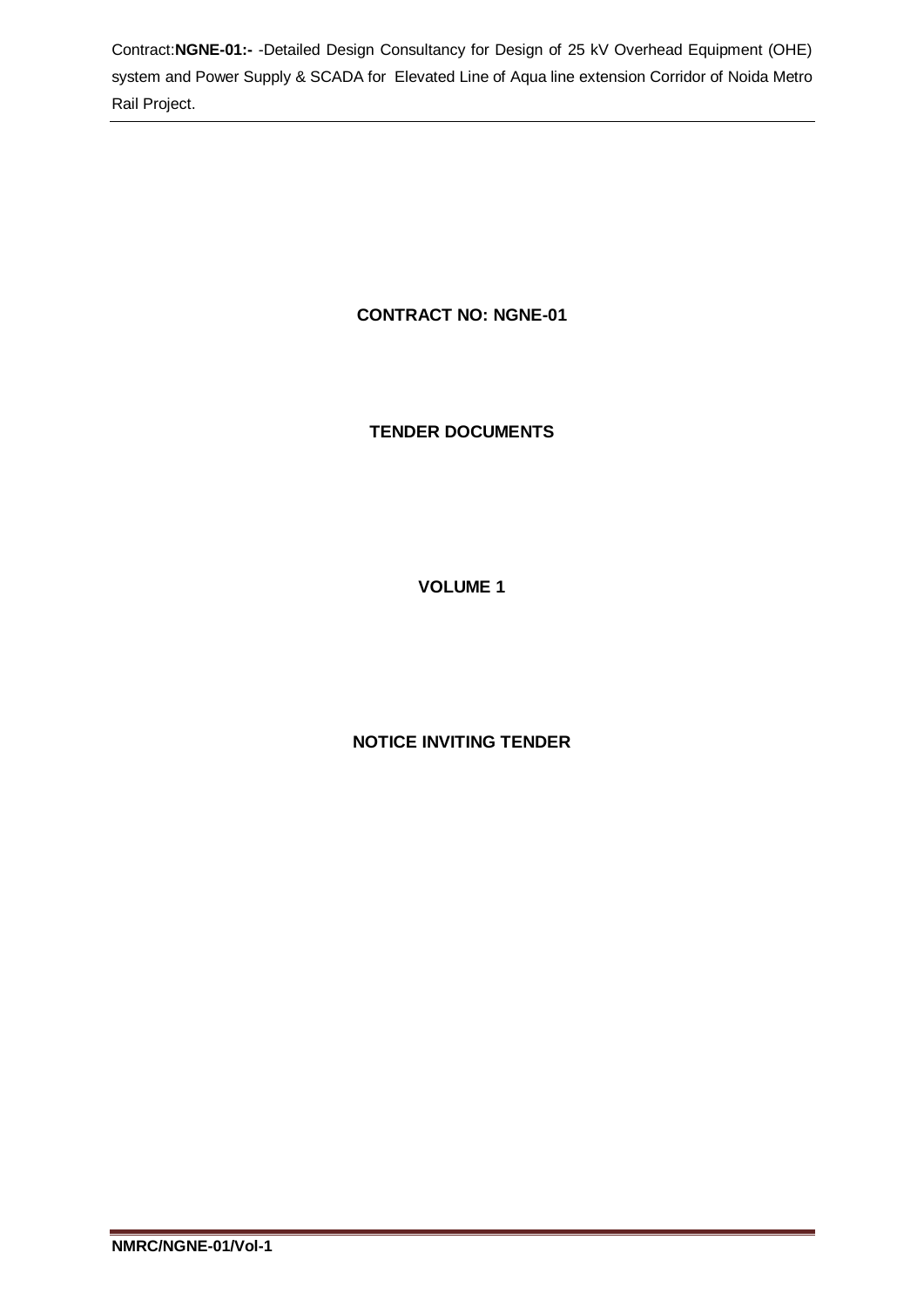## **NOTICE INVITING TENDER (NIT)**

## **(e-Tender)**

#### **1.1 GENERAL**

#### **1.1.1 Name of Work:**

Noida Metro Rail Corporation (NMRC) Ltd. Invites online Open e-Tenders on Local competitive bidding (LCB) basis from eligible applicants from all countries and all areas, who fulfil qualification criteria as stipulated in clause 1.1.3 of NIT, for the scope:

"**Contract: NGN OHE-01:- -Detailed Design Consultancy for Design of 25 kV Overhead Equipment (OHE) system and Power Supply & SCADA for Elevated Line of Aqua line extension Corridor of Noida Metro Rail Project.** The corridors / lines are as follows:

|        | <b>Corridor Details</b>                | Length of<br>Corridors (km) | Elevated               |              |
|--------|----------------------------------------|-----------------------------|------------------------|--------------|
| S. No. |                                        |                             | <b>Stations</b><br>(E) | FOCS (KM)    |
|        | Sector 51 to Greater<br>Noida Sector 2 | 9.605                       | 05                     | 9.605 Approx |
|        | <b>TOTAL</b>                           | 9.605                       | 05                     | 9.605 Approx |

#### **1.1.2 Key details:-**

| Approximate cost of work      | <b>INR 43.78 Lac</b>                                                                                                                                                                                                                                                                                                                                                                                                                                                        |
|-------------------------------|-----------------------------------------------------------------------------------------------------------------------------------------------------------------------------------------------------------------------------------------------------------------------------------------------------------------------------------------------------------------------------------------------------------------------------------------------------------------------------|
|                               | Amount of Tender Security: - 87,560.00 INR.<br>Validity of Tender Security in case of BG/FDR/: one year<br>after Date of completion.<br>Tender Security (in original) as per clause C18 of ITT shall                                                                                                                                                                                                                                                                        |
| <b>Tender Security amount</b> | be accepted only upto 02.05.2022 (latest by 15:00 hrs)<br>and should be valid up to one year after date of<br>completion in the office of DGM/Electrical at the address<br>mentioned here in after.                                                                                                                                                                                                                                                                         |
|                               | In case of RTGS/NEFT/IMPS transactions, bidders shall<br>upload the scanned copies of transaction of payment of<br>tender security / EMD including e-receipt (clearly indicating<br>UTR No. and tender reference i.e. NGN E-01 must be<br>entered in remarks at the time of online transaction of<br>payment, failing which payment may not be considered) to<br>be uploaded in online bid submission. The detail of bank<br>account of NMRC is mentioned below this table. |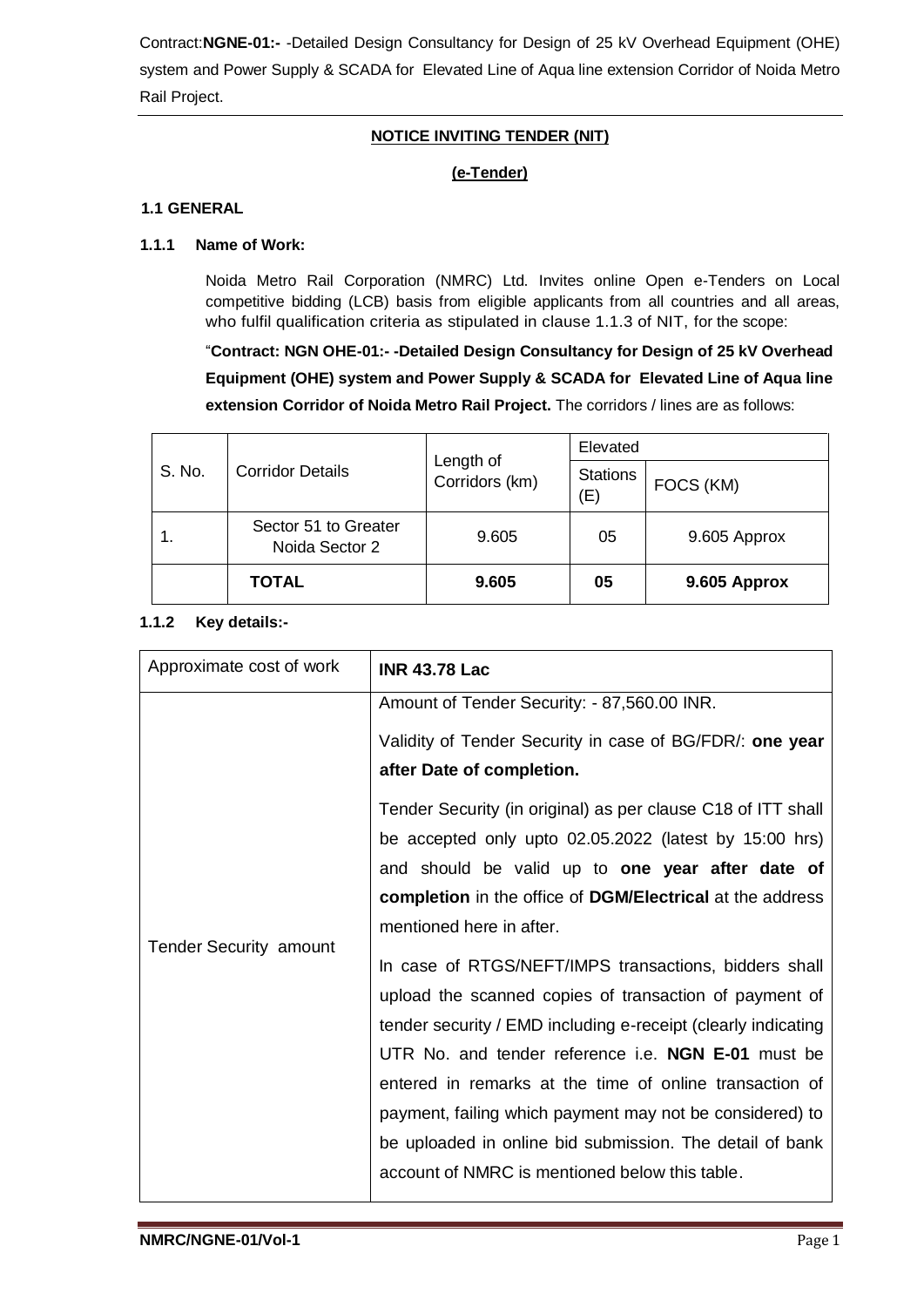|                                  | Note: Bidders to note that the payment of tender security<br>shall be made from the account of bidder only.                                                                                                                                   |  |  |
|----------------------------------|-----------------------------------------------------------------------------------------------------------------------------------------------------------------------------------------------------------------------------------------------|--|--|
|                                  |                                                                                                                                                                                                                                               |  |  |
|                                  | If tender security has been made from other than the                                                                                                                                                                                          |  |  |
|                                  | account mentioned above, same shall not be accepted                                                                                                                                                                                           |  |  |
|                                  | and all such bids shall be considered ineligible and                                                                                                                                                                                          |  |  |
|                                  | summarily rejected. For further details, clause C18 of ITT                                                                                                                                                                                    |  |  |
|                                  | may be referred                                                                                                                                                                                                                               |  |  |
|                                  |                                                                                                                                                                                                                                               |  |  |
| Completion period of the<br>Work | 30 (Thirty) Months                                                                                                                                                                                                                            |  |  |
|                                  | From 04.04.2022 (from 1500 hrs) to 02.05.2022 (up to                                                                                                                                                                                          |  |  |
|                                  | 1500 hrs) on e-tendering website http://etender.up.nic.in.                                                                                                                                                                                    |  |  |
|                                  | Tender document can only be obtained online after                                                                                                                                                                                             |  |  |
| Tender documents on sale         | of<br>tenderer<br>registration<br>the<br>website<br>on                                                                                                                                                                                        |  |  |
|                                  | http://etender.up.nic.in.                                                                                                                                                                                                                     |  |  |
|                                  | For further information in this regard bidders are advised                                                                                                                                                                                    |  |  |
|                                  | to contact on 0120-4344483/84                                                                                                                                                                                                                 |  |  |
|                                  |                                                                                                                                                                                                                                               |  |  |
|                                  | INR 5,900/- (inclusive of 18% GST) NonRefundable                                                                                                                                                                                              |  |  |
|                                  | (Payment of tender document cost/tender fee is to be                                                                                                                                                                                          |  |  |
|                                  | made only by RTGS, NEFT & IMPS. No other mode of                                                                                                                                                                                              |  |  |
|                                  | payment will be accepted. The details of bank account of                                                                                                                                                                                      |  |  |
|                                  | NMRC are mentioned below. The bidders are required to                                                                                                                                                                                         |  |  |
|                                  | upload scanned copies of transaction of payment of tender                                                                                                                                                                                     |  |  |
| Cost of Tender documents         | document cost/tender fee including e-receipt (clearly                                                                                                                                                                                         |  |  |
|                                  | indicating UTR No. & tender reference i.e. NGNE-01must                                                                                                                                                                                        |  |  |
|                                  | be entered in the remarks at the time of online transaction                                                                                                                                                                                   |  |  |
|                                  | of payment, failing which payment may not be considered)                                                                                                                                                                                      |  |  |
|                                  | at the time of online bid submission). (Copy of GST                                                                                                                                                                                           |  |  |
|                                  | registration no. to be provided along with Tender                                                                                                                                                                                             |  |  |
|                                  |                                                                                                                                                                                                                                               |  |  |
|                                  | document cost/ tender fee)                                                                                                                                                                                                                    |  |  |
|                                  | 14.04.2022 up to 1700 Hrs.                                                                                                                                                                                                                    |  |  |
|                                  | Queries/clarifications from bidders after due date and time<br>shall not be acknowledged.                                                                                                                                                     |  |  |
| Last Date of Seeking             | Bidders to note that seeking clarifications on the tender                                                                                                                                                                                     |  |  |
| Clarifications                   | shall be done by sending it either on registered official<br>of<br>NMRC i.e.<br>nmrcrsandel@gmail.com,<br>email<br>id<br>nmrcnoida@gmail.com or on e-tendering portals only.<br>Seeking clarifications by fax or post will not be considered. |  |  |
|                                  |                                                                                                                                                                                                                                               |  |  |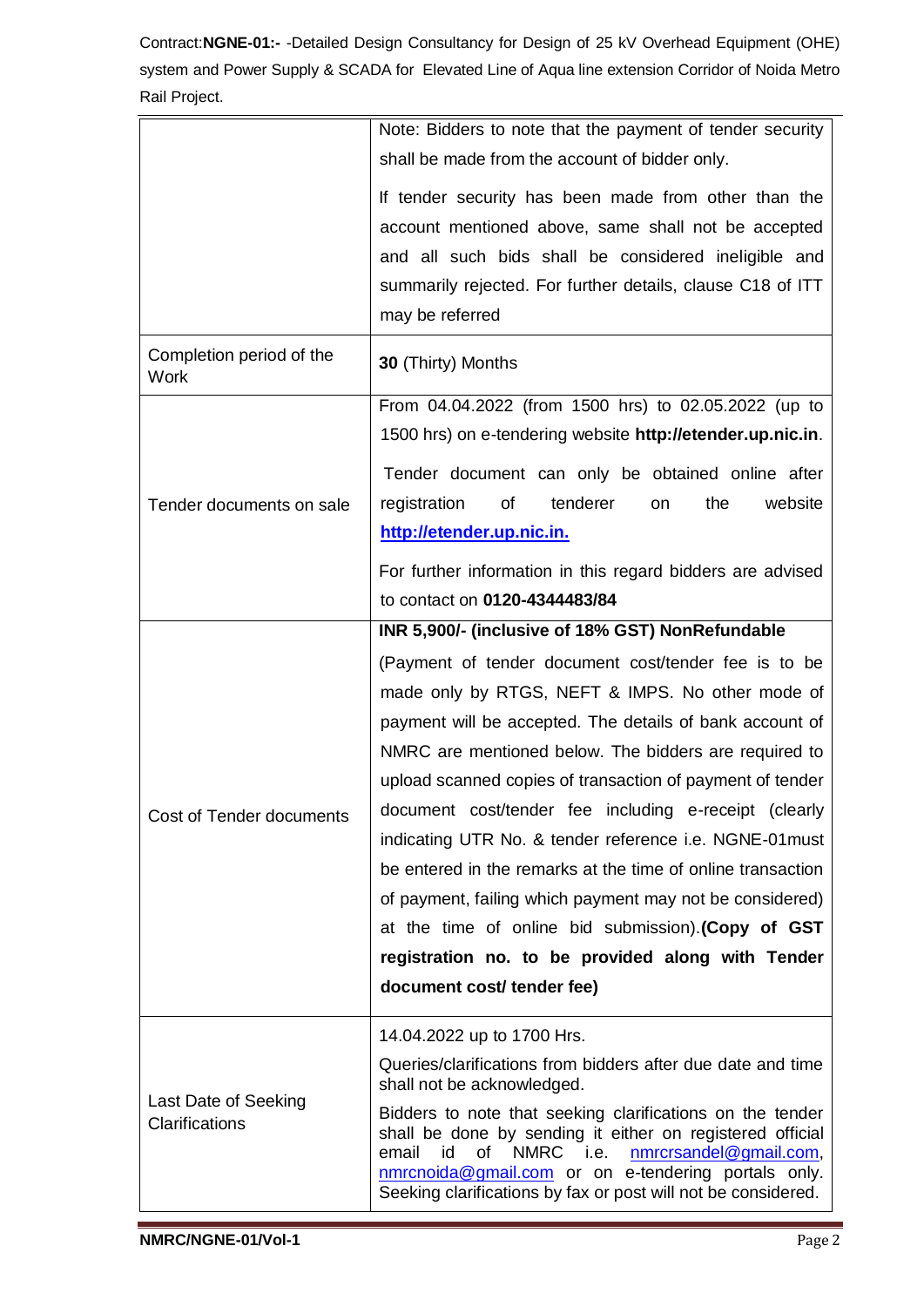| Pre-bid Meeting                                                                                                           |                                                                                                                      | 11.04.2022 at 1500 hrs                                                                                                                                                                                                           |                               |                  |                                  |
|---------------------------------------------------------------------------------------------------------------------------|----------------------------------------------------------------------------------------------------------------------|----------------------------------------------------------------------------------------------------------------------------------------------------------------------------------------------------------------------------------|-------------------------------|------------------|----------------------------------|
| Last date of issuing<br>addendum (if any)                                                                                 |                                                                                                                      | 19.04.2022 at 1700 hrs<br>Queries/clarifications from bidders after due date and time<br>shall not be acknowledged.                                                                                                              |                               |                  |                                  |
| Date & time of Submission<br>of Tender online                                                                             |                                                                                                                      | Tender submission start date: 04.04.2022 (1500 hrs)<br>Tender submission end date: 02.05.2022 (1500 hrs)                                                                                                                         |                               |                  |                                  |
| Date & time of opening of<br>Tender online                                                                                |                                                                                                                      | 03.05.2022 at 1530 hrs                                                                                                                                                                                                           |                               |                  |                                  |
| clarifications<br>tender documents                                                                                        | Authority for purchase of<br>tender documents, seeking<br>and<br>submission of completed<br>Place of pre-bid meeting | DGM/Electrical, Noida metro Rail Corporation Block- III,<br>3rd Floor, Ganga Shopping Complex, Sector-29, Noida-<br>201301, Uttar Pradesh<br>email id:, nmrcrsandel@gmail.com, nmrcnoida@gmail.com<br>Website: www.nmrcnoida.com |                               |                  |                                  |
| To facilitate payment of Tender Fee through RTGS, NEFT & IMPS, the details of bank<br>account of NMRC is mentioned below: |                                                                                                                      |                                                                                                                                                                                                                                  |                               |                  |                                  |
| Name of<br><b>Bank's Address</b><br><b>Bank</b>                                                                           |                                                                                                                      | <b>Account</b><br>Name & No.                                                                                                                                                                                                     | <b>Account</b><br><b>Type</b> | <b>IFSC Code</b> |                                  |
| <b>State Bank</b><br>Of India                                                                                             | State Bank of India (04077) -<br>Sector 18, Noida , Gautam Budh<br>Nagar, Uttar Pradesh -201301                      |                                                                                                                                                                                                                                  | $A/c$ No.<br>37707840592      | Current          | <b>IFSC Code:</b><br>SBIN0004077 |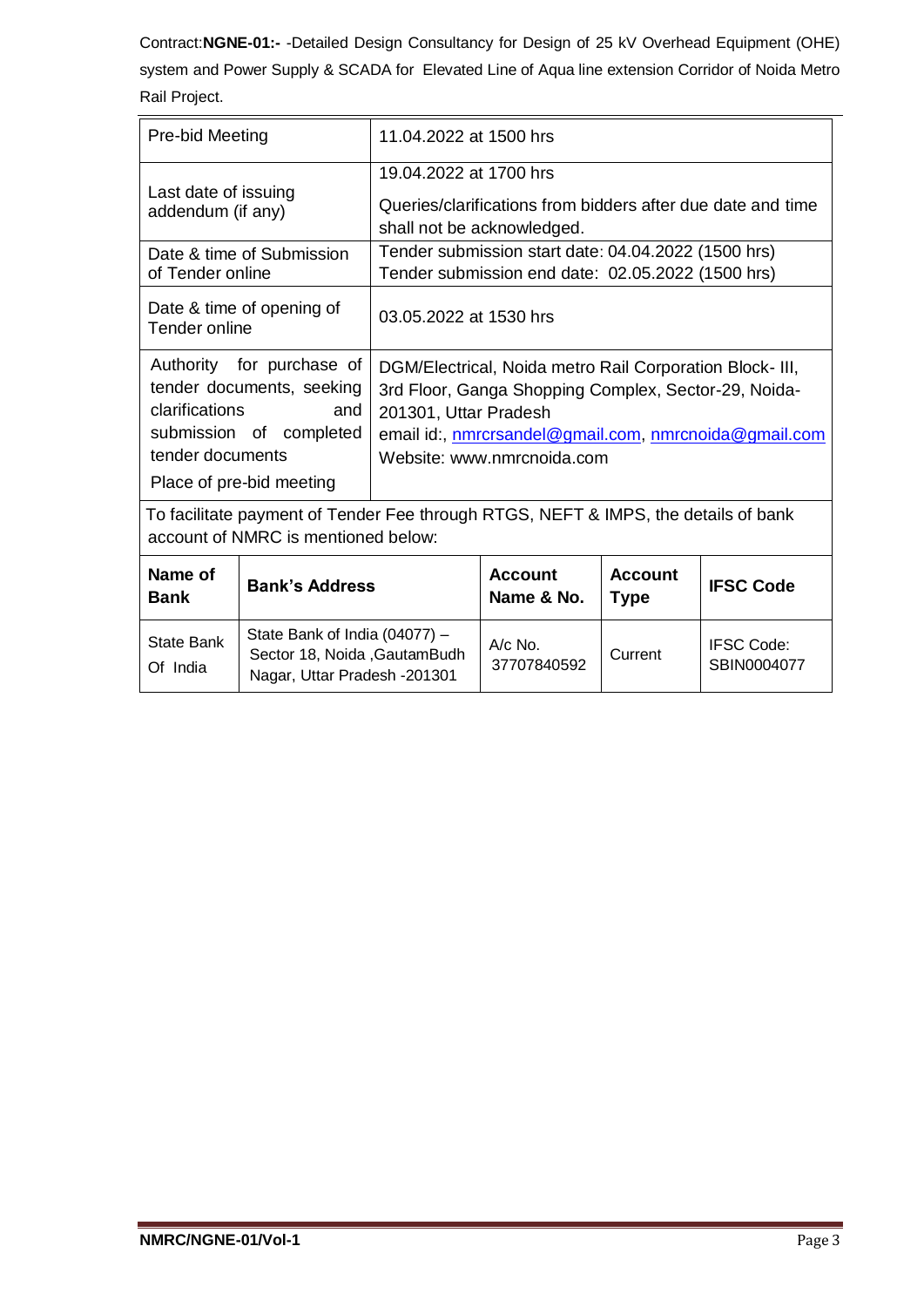#### **QUALIFICATIONCRITERIA:**

#### **1.1.3.1 Eligible Applicants:**

i. The tenders for this contract will be considered only from those tenderers (proprietorship firms, partnerships firms-Limited liability partnership (LLP), companies and corporation who meet requisite eligibility criteria prescribed in the sub-clauses of Clause 1.1.3 of NIT. **Joint** 

# **Ventures or Consortiums, are not allowed to participate in the tender.**

- (ii) A tenderer shall submit only one bid in the same tendering process, A tenderer who submits or participates in, more than one bid will cause all of the proposals in which the tenderer has participated to be disqualified. No tenderer can be a subcontractor while submitting a bid in the same bidding process.
- iii Tenderers shall not have a conflict of interest. All Tenderers found to have a conflict of interest shall be disqualified. Tenderers shall be considered to have a conflict of interest with one or more parties in this bidding process, if:
	- (a) a tenderer has been engaged by the Employer to provide consulting services for the preparation related to procurement for / on implementation of the project;
	- (b) a tenderer is any associates/affiliates (inclusive of parent firms) mentioned in subparagraph (a) above; or
	- (c) a tenderer lends, or temporarily seconds its personnel to firms or organisations which are engaged in consulting services for the preparation related to procurement for / or implementation of the project, if the personnel would be involved in any capacity on the same project.
- iv. The payment of the tender cost is acceptable from any account. However, tenderer shall submit such transaction details along with their tender submission on e-portal. If the same transaction reference number has been submitted for more than one bids, all such bids shall be considered ineligible and summarily rejected.
	- v. (a) NMRC/ Any Other Metro Organisation (100% owned by Govt.)/ Ministry of Housing & Urban Affairs/ Order of Ministry of Commerce, applicable for all Ministries must not have banned business with the tenderer as on the date of tender submission. The tenderer should submit undertaking to this effect in Appendix-19 of Form of Tender.
	- v. (b) Also no contract of the tenderer of the value more than 10% of NIT cost of work, executed, should have been rescinded / terminated by NMRC / any other Metro Organisation (100% owned by Govt.) after award during last 03 years (from the last day of the previous month of tender submission) due to non-performance of the tenderer. The tenderer should submit undertaking to this effect in **Appendix-19** of Form of Tender.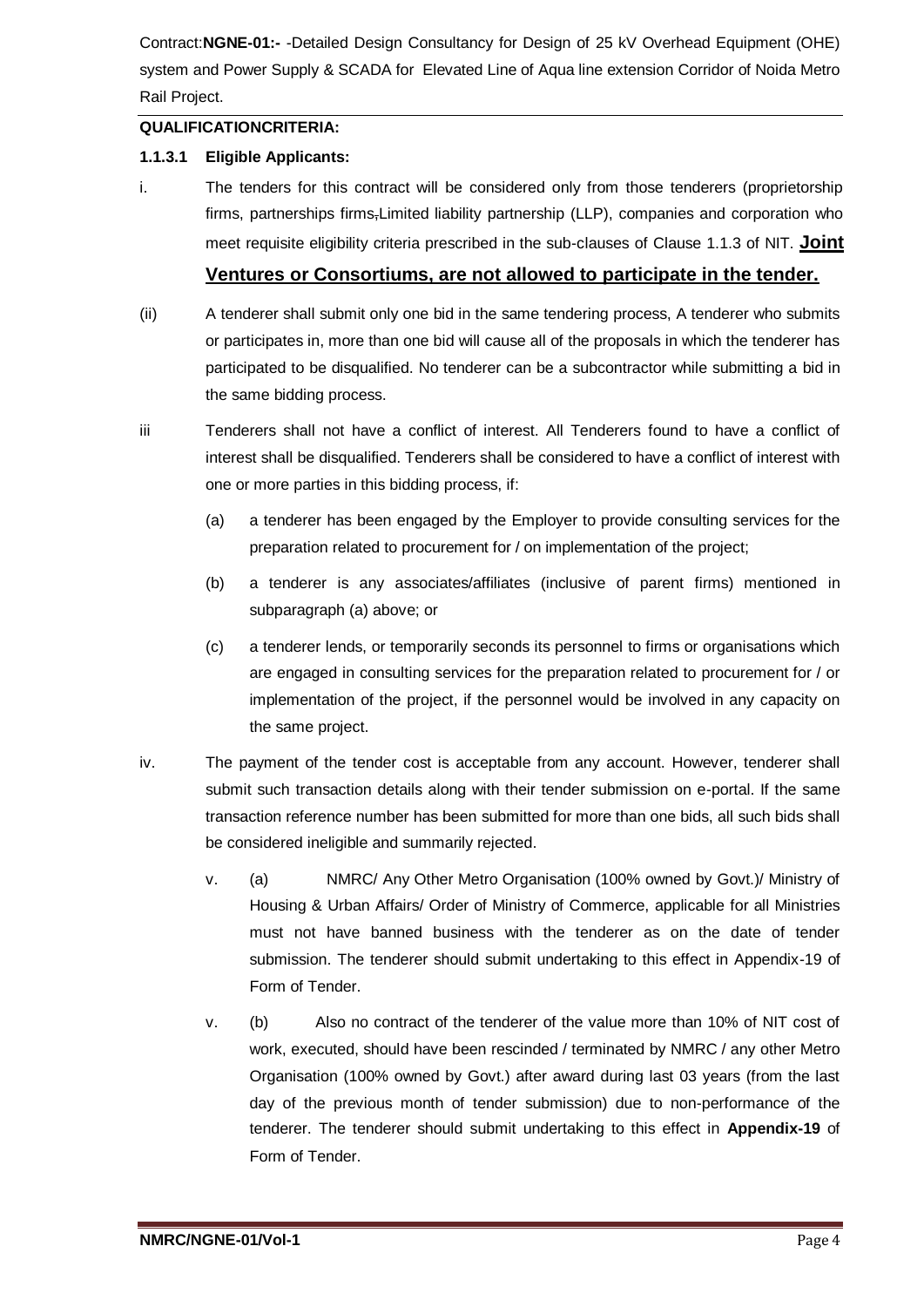- v. (c) The overall performance of the tenderer shall be examined for all the ongoing DDC works awarded by NMRC/ any other Metro Organisation (100% owned by Govt.) of value more than 40% of NIT cost of work and also for all the completed DDC works awarded by NMRC/ any other Metro Organisation (100% owned by Govt.) within last one year (from the last day of the previous month of tender submission), of value more than 40% of NIT cost of work. The tenderer shall provide list of all such works in the prescribed Performa given in **Appendix-19A** of the Form of Tender. The tenderer (all members in Case of JV/Consortium separately) may either submit satisfactory performance Certificate issued by the Client/ Employer for the works or give an undertaking regarding satisfactory performance of the work with respect to completion of work/execution of work (for ongoing works) falling which their tender submission shall not be evaluated and the tenderer shall be considered nonresponsive and non-compliant to the tender conditions. In case of non-submission of either satisfactory performance Certificate from Client /Employer or undertaking of satisfactory performance of any of the above work, the performance of such work shall be treated as unsatisfactory while evaluating the overall performance of tenderer in terms of Note (b) of **Appendix-19A**. In case of performance certificate issued by the client, same should not be older than three month (from the last day of the previous month of tender submission) for on-going works.**In case the tenderer does not have any work falling in above criteria, his performance will not be judged unsatisfactory.**
	- v. (d) Tendererfor the works awarded by NMRC/ any other Metro Organisation (100% owned by Govt.) must have been neither penalised with liquidated damages of 10% (or more) of the contract value due to delay nor imposed with penalty of 10% (or more) of the contract value due to any other reason in any DDC works of value more than 10% of NIT cost of work, during last three years. The tenderer should submit undertaking to this effect in **Appendix-20** of Form of Tender.
	- v. (e) Ifthe tenderer does not meet the criteria stated in the Appendix 19 or Appendix 19A or Appendix 20, the tenderer shall be considered ineligible for participation in tender process and they shall be considered ineligible applicants in terms Clause 1.1.3.1 of NIT.
	- v. (f) If there is any misrepresentation of facts with regards to undertaking submitted vide Appendix-19, or performance in any of the works reported in the Appendix 19A, or undertaking submitted vide Appendix-20, the same will be considered as "fraudulent practice" under Clause 4.33.1 (ii) of GCC and the tender submission of such tenderers will be rejected besides taking further action as per Clause 4.33.1 (b) &13.2.1 of GCC.
- vi. Tenderer must not have suffered bankruptcy/ insolvency during the last 5 years. The tenderer should submit undertaking to this effect in **Appendix-21** of Form of Tender.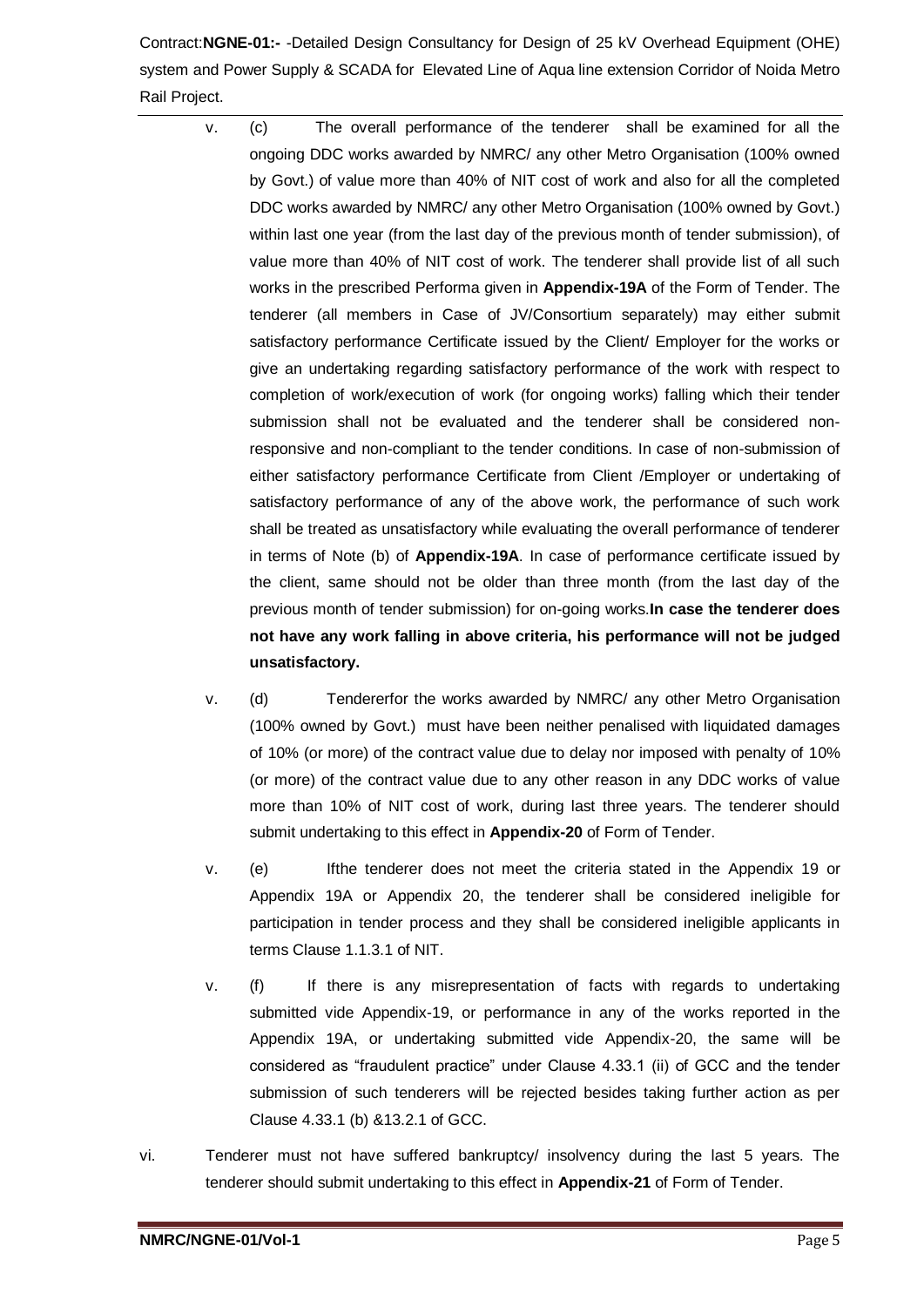## **vii. LEAD PARTNER/ NON SUBSTANTIAL PARTNERS/ CHANGE IN JV/CONSORTIUM**

# **Note: (Joint Ventures or Consortiums, are not allowed to participate in the tender.**

#### **Deleted**

# **viii. Participation by Subsidiary Company / Parent Company with credential of other Company**

a) Applicant in the capacity of a Subsidiary Company as a single entity is not permitted to use the credential of its Parent Company and/or its Sister Subsidiary Company/ Companies..

b) Applicant in the capacity of a Parent Company as a single entity is not permitted to use the credential of its Subsidiary Company/ Companies.

#### **ix. Purchase Preference to Class-1 Local Suppliers / Preference to Make in India:**

Only 'Class-I local supplier' and 'Class-II local suppliers' as defined, below, are eligible to participate for the subject tender.

a) Definitions:

i. 'Local content' means the amount of value added in India which shall, unless otherwiseprescribed by the nodal ministry, be the total value of the item procured (excluding netdomestic indirect taxes) minus the value of imported content in the item (including allcustomduties)asaproportionofthetotalvalue,inpercent.

ii. 'Class-I local supplier' means a supplier or service provider, whose goods, services or works offered for procurement, has local content equal to or more than 50%, as defined under the Order no. P-45021/2/2017-PP(BE-II) dated 04.06.2020 issued by department for Promotion of Industry and Internal Trade (DPIIT).Minimum local content for 'Class-I local supplier' shall be 60% for the subject tender.

iii. 'Class-II local supplier' means a supplier or service provider, whose goods, services or works offered for procurement, has local content more than 20% but less than 50%, as defined under the Order no. P-45021/2/2017-PP(BE-II) dated 04.06.2020 issued by department for Promotion of Industry and Internal Trade (DPIIT).

iv. 'Non–Local supplier' means a supplier or service provider, whose goods, services or works offered for procurement, has local content less than or equal to 20%, as defined under the Order no. P-45021/2/2017-PP(BE-II) dated 04.06.2020 issued by department for Promotion of Industry and Internal Trade (DPIIT).

v. 'L1 ' means the lowest tender or lowest bid or the lowest quotation received in a tender, bidding process or other procurement solicitation as adjudged in the evaluation process as per the tender or other procurement solicitation.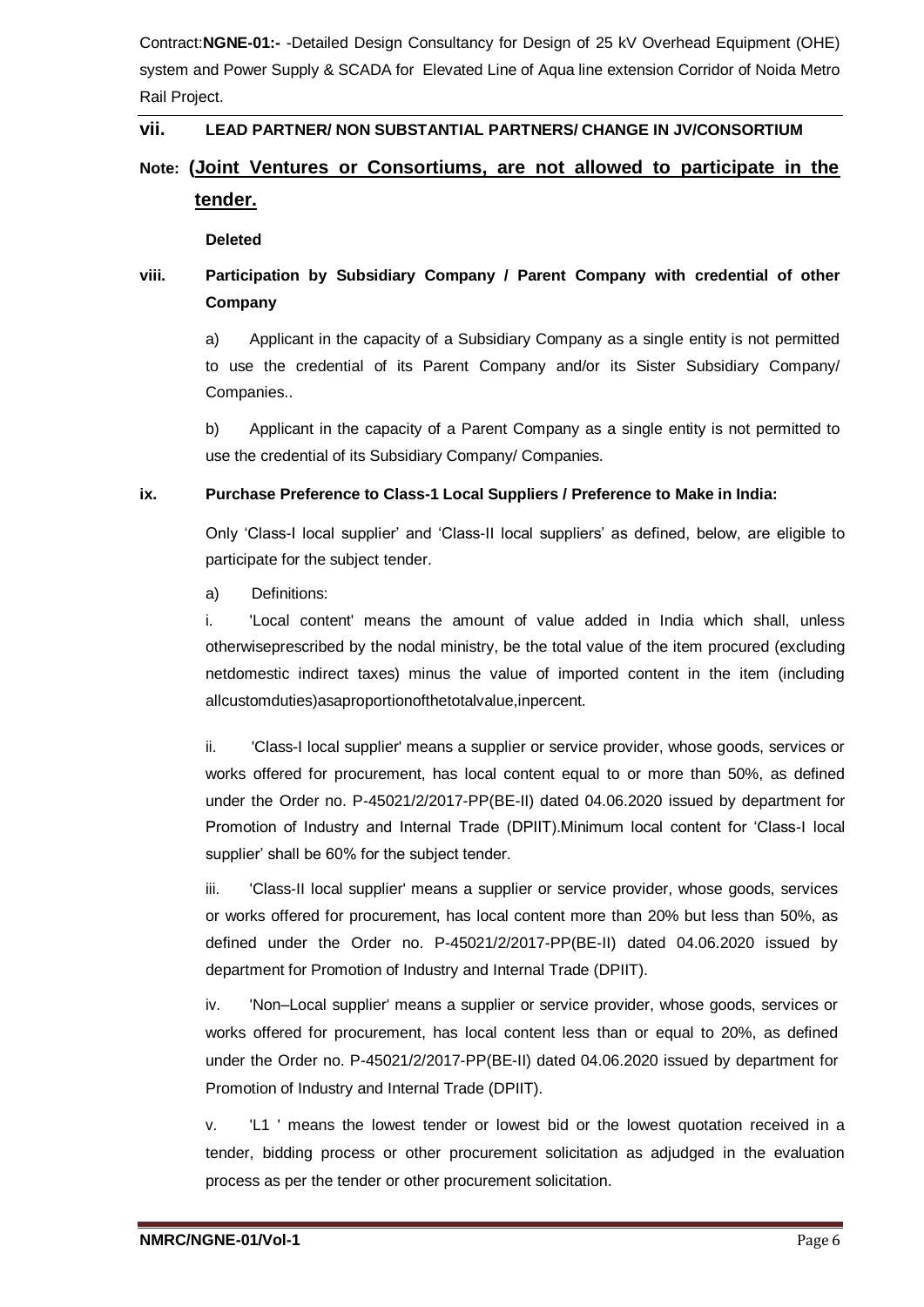vi. 'Margin of purchase preference' means the maximum extent to which the price quoted by a "class-I local supplier" may be above the L1 for the purpose of purchase preference. Margin of purchase preference shall be 20% for the subject tender.

**b)** Procedure for Purchase Preference in procurement of goods or works which are not divisible in nature: NOT APPLICABLE FOR THE SUBJECT TENDER:

i. Among all qualified bids, the lowest bid will be termed as L1. If L1 is Class – I local supplier, the contract for full quantity wil lbe awarded to L1.

ii. If L1 bid is not Class – I local supplier, 50% of the order quantity shall be awarded to L1.Thereafter, the lowest bidder among the Class– Ilocal suppliers, willbe invitedtomatchtheL1pricefortheremaining50%quantity subject other Class–Ilocal supplier's quoted price falling within the margin of purchase preference, and contract for that quantity shall be awarded to such Class – I local supplier subject to matching the L1price.

iii. Incasesuchlowesteligible'Class-

Ilocalsupplier'failstomatchtheL1priceoracceptslessthan'theofferedquantity,then ext higher Class–Il local supplier with in the margin of purchase preference shal lbe invited tomatchtheL1priceforremainingquantityandsoon,andcontract shall be awarded accordingly.

iv. IncasesomequantityisstillleftuncoveredonClass–

Ilocalsuppliers,thensuchbalancequantity mayalsobeorderedontheL1bidder.

**c)** Procedure for Purchase Preference to 'Class-I local supplier' in procurement of goods or works which arenot divisible in nature and in procurement of services where the bid is evaluated on price alone: **APPLICABLEFORTHESUBJECTTENDER.**

i. Amongallqualifiedbids,thelowestbidwillbetermedasL1.IfL1isClass-

Ilocalsupplier,thecontractwillbeawardedtoL1.

ii. If L1 is not from a Class-I local supplier, the lowest bidder among the Class-I local suppliers, will be invited to match the L1 price subject to Class-I local supplier's quoted price falling within the margin of purchase preference, and the contract shall be awarded to such 'Class-I local supplier' subject to matching the L1 price.

iii. In case such lowest eligible 'Class-I local supplier' fails to match the L1 price, the 'Class- I local supplier' with the next higher bid within the margin of purchase preference shall be invited to match the L1 price and so on and contract shall be awarded accordingly.

iv. In case, none of the 'Class-I local supplier' within the margin of purchase preference matches theL1 price, then the contract may be awarded to the L1 bidder.

d) Local content and verification of local content:

i. The 'Class – I local supplier' / 'Class – II local supplier' at the time of tender, bidding or solicitation shall be required to indicate percentage of minimum local content and provide self-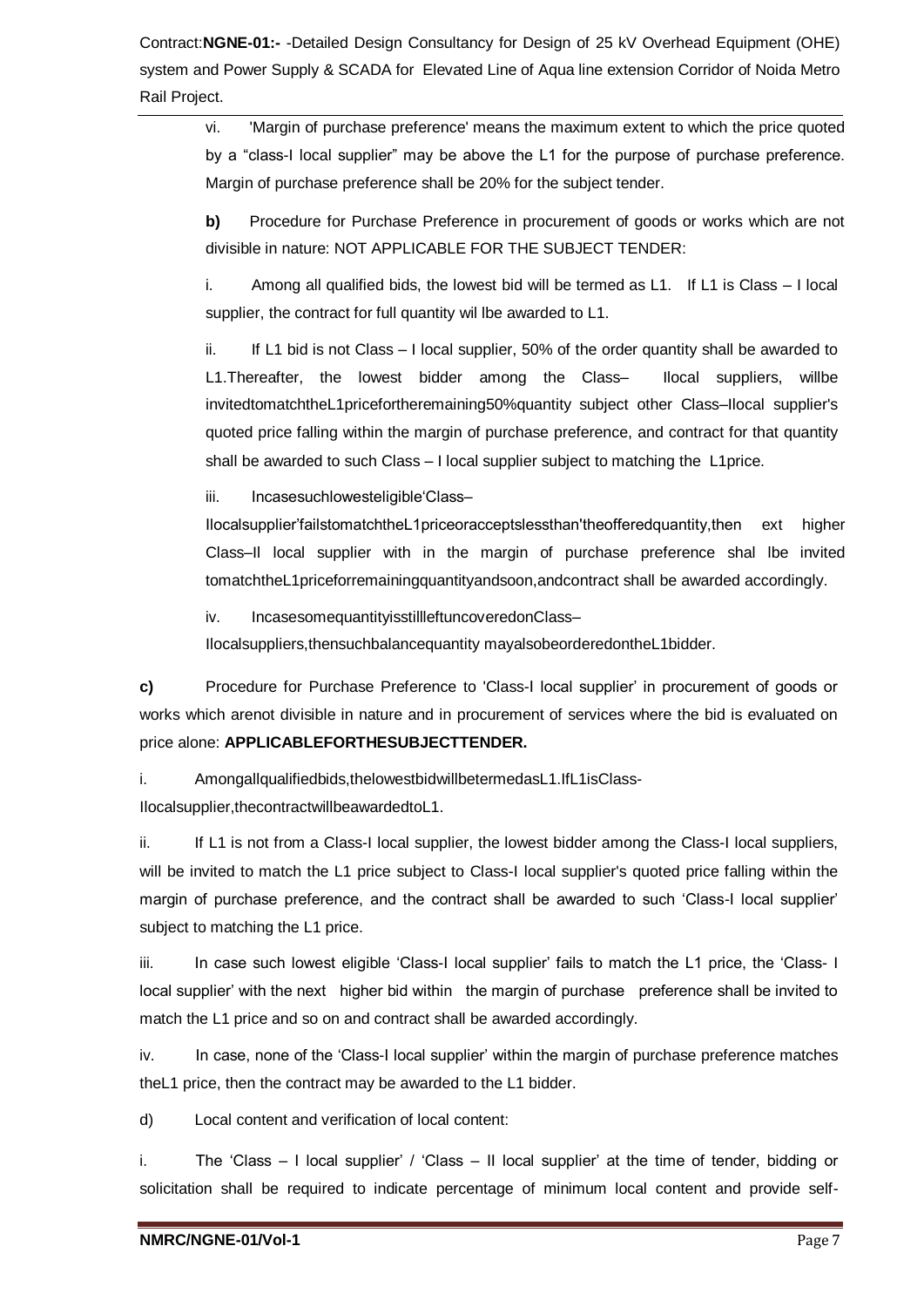certification that the item offered meets the minimum local content requirement for 'Class-I local supplier'/ 'Class-II local supplier', as the case may be. They shall also give details of the location(s) at which the local value addition is made.

ii. In case of procurement for a value in excess of Rs. 10 Crores, the 'Class-I local supplier'

/ 'Class-II local supplier' shall be required to provide a certificate from the statutory auditor or cost auditor of the company (in case of companies) or from a practicing cost accountant or practicing chartered accountant (in respect of suppliers other than companies) giving the percentage of local content after completion of works to the Engineer.

iii. If any false declaration regarding local content is found, the company shall be debarred for a period of three years from participating in tenders of all metro rail companies.

iv. Supplier / bidder shall give the details of the local content in a format attached as Appendix – 23 and Appendix – 24 of FOT duly filled to be uploaded along with the technical bid. In case, bidder do not upload Appendix – 23 and Appendix – 24 of Form of Tender (FOT) duly filled along with their technical bid, supplier/bidder shall be considered as 'Non-local supplier' and will not be eligible to participate for estimated value of purchases up to Rs. 200 Crores except global tender enquiries in terms of clause 3(b) of Order no. P-45021/2/2017-PP(BE-II)dated 04.06.2020 issued by Department for Promotion of Industry and Internal Trade(DPIIT).

## e) Complaints relating to implementation of Purchase Preference

Fees for such complaints shall be Rs. 2 Lakh or 1 % of the value of the local item being procured (subject to maximum of Rs. 5 Lakh), whichever is higher. In case the complaint is found to be incorrect, the complaint fee shall be forfeited. In case, the complaint is upheld and found to be substantially correct, deposited fee of the complainant would be refunded without any interest.

## x. "Restriction of Bidders from Countries sharing Land Borders with India"**(Joint Ventures or Consortiums, are not allowed to participate in the tender.**

Any bidder from a country which shares a land border with India will be eligible to bid either as a single entity or as a member of  $a$  JV / Consortium with others, in any procurement whether of goods, services (including consultancy services and non-consultancy services) or works (including turnkey projects) only if the bidder is registered with the Competent Authority. The Competent Authority for registration will be the Registration Committee constituted by the Department for Promotion of Industry and Internal trade (DPIIT). Political & Security clearance from the Ministries of External and Home Affairs respectively will be mandatory. However, above condition shall not apply to bidders from those countries (even if sharing a land border with India) to which the Government of India has extended lines of credit or in which the Government of India is engaged in development projects. Updated lists of countries to which lines of credit have been extended or in which development projects are undertaken are given in the website of the Ministry of External Affairs.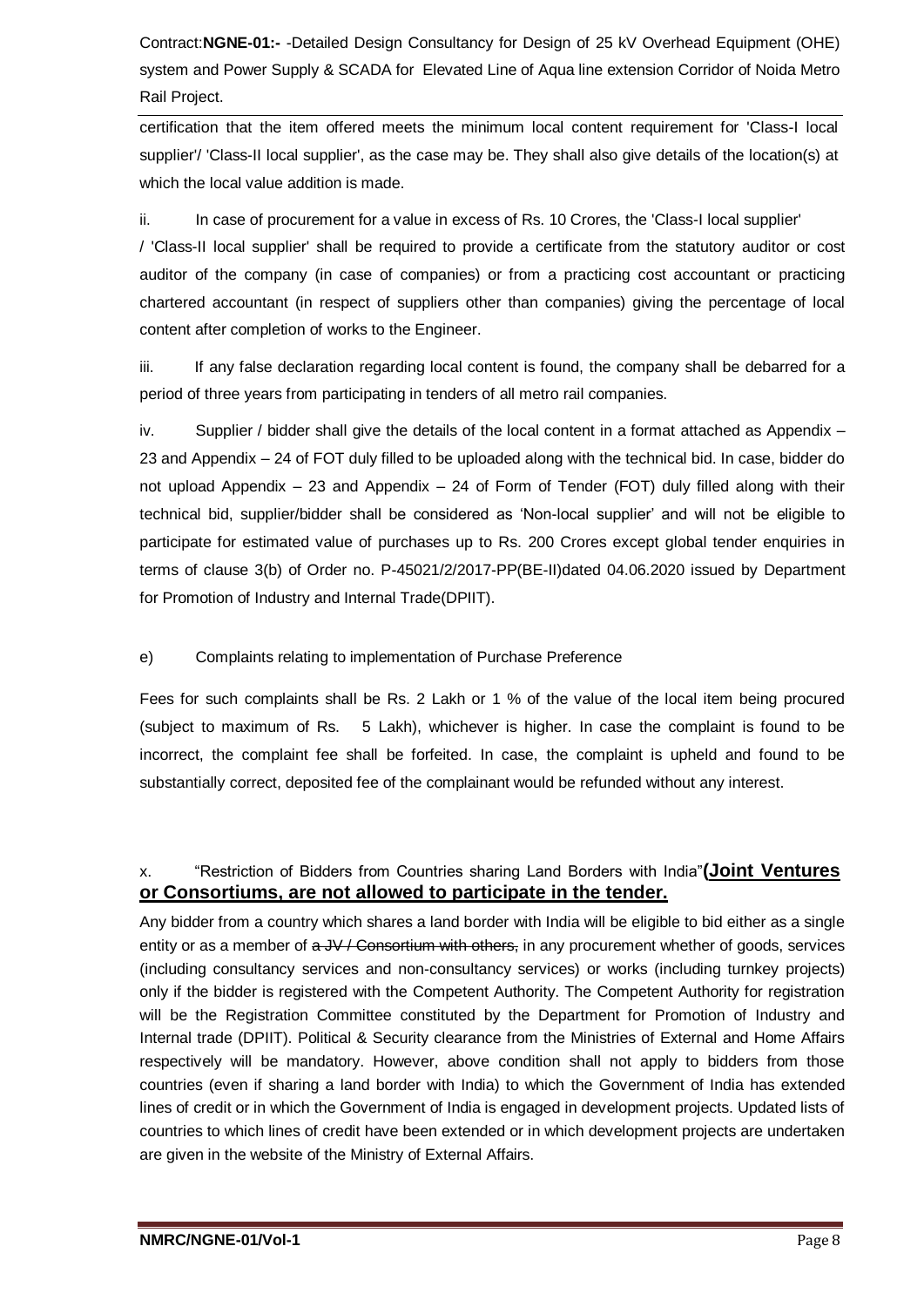"The successful bidder shall not be allowed to sub-contract works to any contractor from a country which shares a land border with India unless such contractor is registered with the Competent Authority".

Definitions pertaining to "Restriction of Bidders from Countries sharing Land Borders with India" Clause:

"Bidder" (including the term 'tenderer', 'consultant' 'vendor' or 'service provider' in certain contexts) means any person or firm or company, including any member of a consortium or joint venture (that is an association of several persons, or firms or companies), every artificial juridical person not falling in any of the descriptions of bidders stated herein before, including any agency, branch or office controlled by such person, participating in a procurement process."Bidder from a country which shares a land border with India" means:

a) An entity incorporated, established or registered in such a country; or

b) A subsidiary of an entity incorporated, established or registered in such a country; or

c) An entity substantially controlled through entities incorporated, established or registered in such a country; or

d) An entity whose beneficial owner is situated in such a country; or

e) An Indian (or other) agent of such an entity; or

f) A natural person who is a citizen of such a country;or

g) A consortium or joint venture where any member of the consortium or joint venture falls under any of the above

"Beneficial owner" will be as under:

i In case of a company or Limited Liability Partnership, the beneficial owner is the natural person(s), who, whether acting alone or together, or through one or more juridical person(s), has a controlling ownership interest or who exercises control through other means.

#### Explanation-

a) "Controlling ownership interest" means ownership of, or entitlement to, more than twenty- five per cent of shares or capital or profits of the company;

b) "Control" shall include the right to appoint the majority of the directors or to control the management or policy decisions, including by virtue of their shareholding or management rights or shareholders agreements or voting agreements;

ii In case of a partnership firm, the beneficial owner is the natural person(s) who, whether acting alone or together, or through one or more juridical person, has ownership of entitlement to more than fifteen percent of capital or profits of the partnership;

iii In case of an unincorporated association or body of individuals, the beneficial owner is the natural person(s), who, whether acting alone or together, or through one or more juridical person, has ownership of or entitlement to more than fifteen percent of the property or capital or profits of such association or body of individuals;

iv Where no natural person is identified under (i) or (ii) or (iii) above, the beneficial owner is the relevant natural person who holds the position of senior managing official;

v In case of a trust, the identification of beneficial owner(s) shall include identification of the author of the trust, the trustee, the beneficiaries with fifteen percent or more interest in the trust and any other natural person exercising ultimate effective control over the trust through a chain of control or ownership.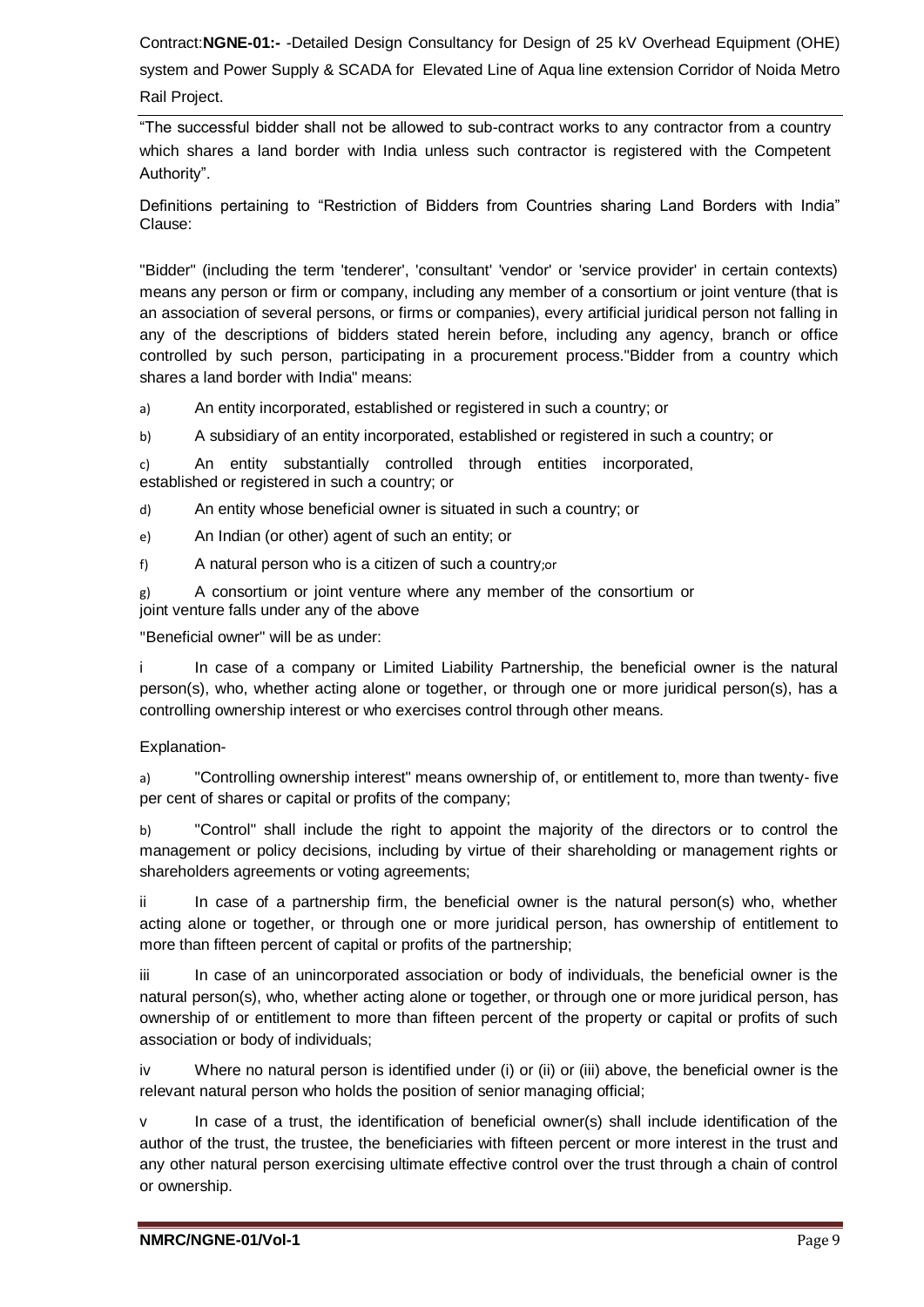"Agent" is a person employed to do any act for another, or to represent another in dealings with third persons.

## **1.1.3.2 Minimum Eligibility Criteria:**

**A. Work Experience:**The Tenderers will be qualified only if they have successfully completed work(s), completion date(s) of which falling during last seven years ending last day of the month previous to the month of tender submissions given below (**tenderershalluploadAppendix-17ofFOT)**:

i. At least One**"similar work"** of value of **INR 35.02Lakh** or more.

## **OR**

ii. Two **"**similar **work**s**"** each of value of **INR 21.89Lakh**or more.

## **OR**

iii. Three "**similar works**" each of value of **INR 17.51Lakh**or more.

**The similar nature of work shall involve Detailed design of any one of the following combination of major activitiesdefined below of these in any metro/railway/suburban railway system:-**

Combination of Activities:

- a. 25kV AC Flexible OHE only
- b. 25kV AC Flexible OHE & 33/11/0.415 kV AC or higher substations
- c. 25kV AC Flexible OHE & SCADA
- d. 25kV AC Flexible OHE & 33/11/0.415 kV AC or higher substations & SCADA
- Note:1. The Bidder must have experience of design of 25 kV OHE works on viaduct / longbridges or on other mainlines / sub urban sections for at least 5.0 Rkm in a Single work in any metro/railway/suburban railway system.
	- 2. Value of successfully completed portion of similar work in any on-going composite work (work involving other than similar work also) up to last day of the month previous to the month of tender submission will also be considered for qualification of work experience criteria subject to completion of entire scope of similar work in a composite work.
		- **II. Deleted.**
		- **III. Deleted**.
		- **Notes: JV /Consortium (Not Allowed)**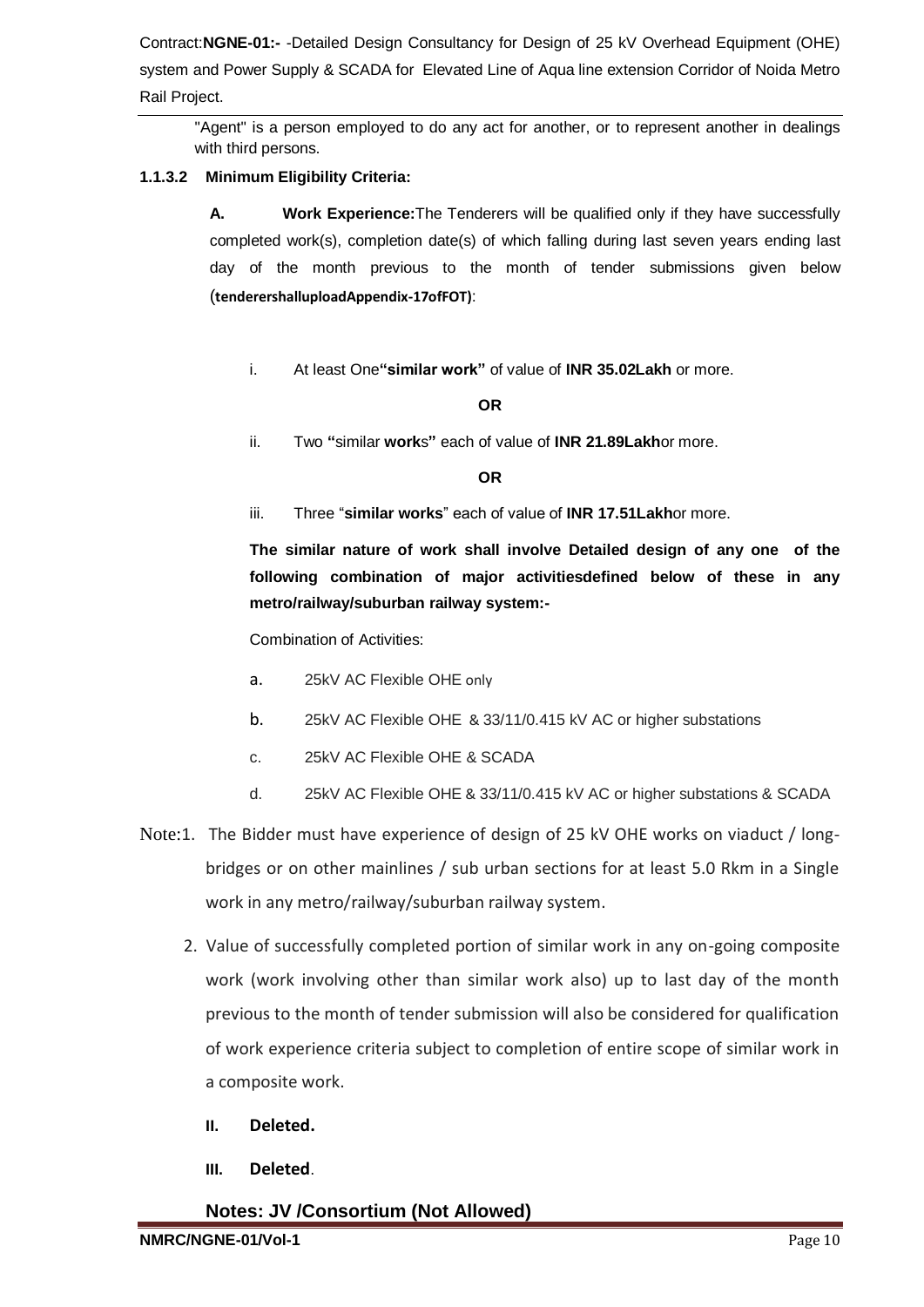- a) The tenderer shall submit details of works executed by them in the Performa prescribed in Appendix-17 & 17A of FOT for the works to be considered for qualification of work experience criteria. Documentary proof such as completion certificates from client clearly indicating the nature/scope of work, actual completion cost and actual date of completion for such work should be submitted. **The offers submitted without this documentary proof shall not be evaluated.** In case the work is executed for private client, copy of work order, bill of quantities, bill wise details of payment received certified by C.A., T.D.S certificates for all payments received and copy of final/last bill paid by client shall be submitted.
	- b) Only fully completed works during last seven years ending last day of the month previous to the month of tender submissionshall be taken into consideration for meeting work experience criteria.
	- c) For fully completed works, value of work done shall be updated to last day of the month previous to the month of tender submission price level assuming 5% inflation for Indian Rupees every year per year.
	- d) In case of joint venture / Consortium, full value of the work, if done by the same joint venture shall be considered. However, if the qualifying work(s) were done by them in JV/Consortium having different constituents, then the value of work as per their percentage participation in such JV/Consortium shall be considered.**(Joint Ventures or Consortiums, are not allowed to participate in the tender.**
	- e) If the above work(s) i.e. "similar work" comprise(s) other works, then client's certificate clearly indicating the amount of work done in respect of the "similar work" shall be furnished by the tenderer in support of work experience along-with their tender submissions.
	- f) Only work experience certificate having stamp of Name and Designation of officer along with the Name of client shall be considered for evaluation. However, if any work experience certificate has been issued prior to 31.09.2021, same shall be considered for evaluation even if it is not stamped.
	- **B. Financial Standing:**The Tenderers will be qualified only if they have minimum financial capabilities as below:
		- **i)** T1-Liquidity: Not used.
		- **ii)** T2 Profitability: Profit before tax (PBT during any of the financial year should be positive during immediately preceding 3 financial years.)
		- **iii)** T3 Net Worth: Not used.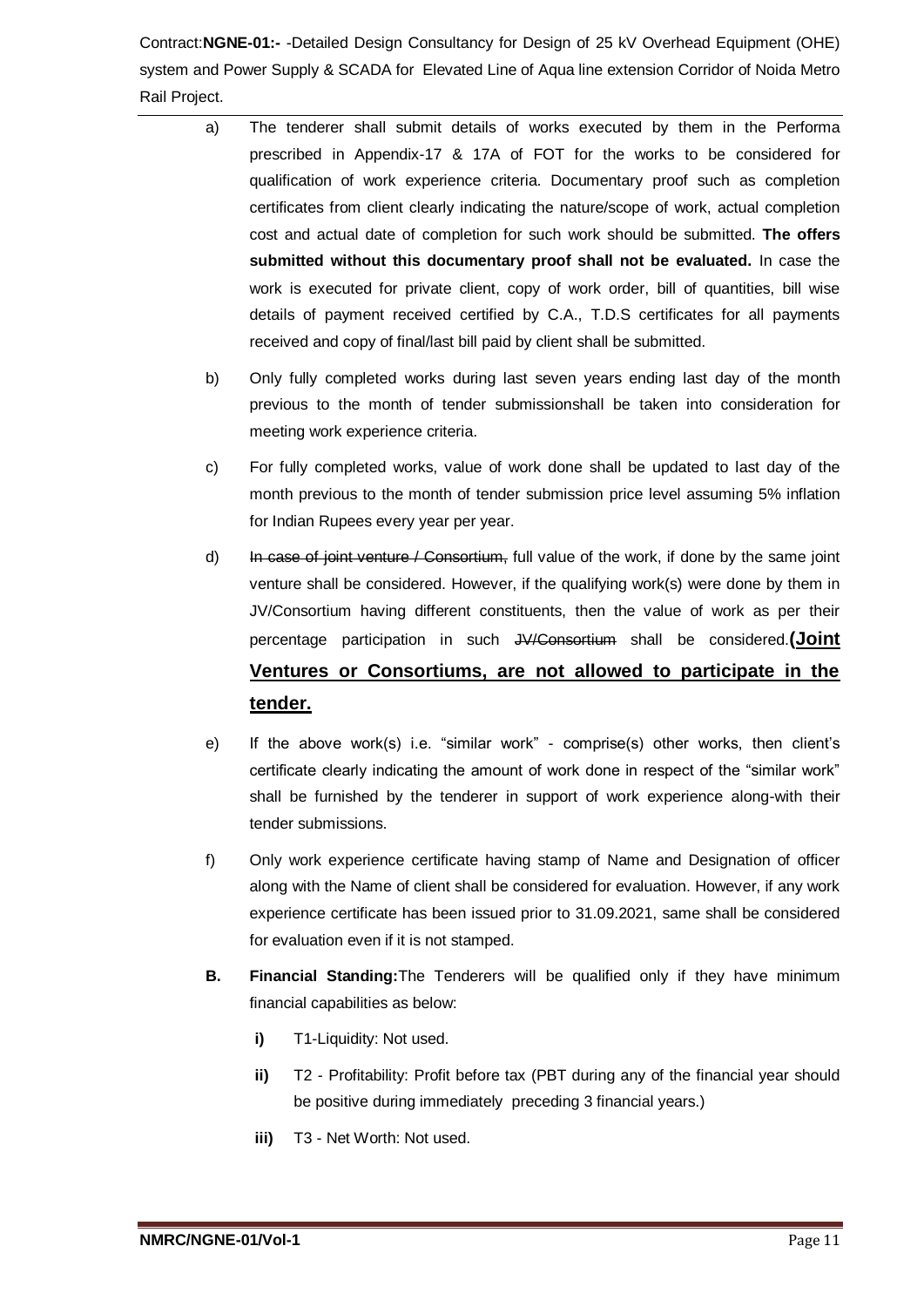> **iv) T4 - Annual Turnover:** The average annual turnover of last three financial yearsending on 31<sup>st</sup> march of the previous financial year, shouldbe at least **43.78 lakhs.**

# **JV/Consortium (Not Allowed)**

The average annual turnover of JV will be based on percentage participation of each member.

*Example:* Let Member-1 has percentage participation = M and Member - 2 has =N. Let the average annual turnover of Member-1 is 'A' and that of Member-2 is 'B', then the average annual turnover of JV/JVA/Consortium will be

 $=AM+BN$ 

100

#### **Notes :**

Average annual turnover of the applicant will be based on last 3 years audited balance sheet. In case audited balance sheet of the last year is not made available by the bidder, he has to submit an affidavit certified by Chartered Accountant that 'the balance sheet has actually not been audited so far'. In such a case, the average of turn overs of previous 2 years will be taken into consideration for evaluation. If audited balance sheet of any year other than the last year is not submitted, the tenderer will be considered as non-responsive.

## **1.1.3.3 Bid Capacity Criteria:**

**Bid Capacity:** The tenderers will be qualified only if their available bid capacity is more than the approximate cost of work as per NIT. Available bid capacity will be calculated based on the following formula:

## **Available Bid Capacity = 2\*A\*N – B**

Where,

 $A =$  Maximum of the value of DDC works executed in any one year during the last fivefinancial years (updated to last day of the month previous to the month of tender submission price level assuming 5% inflation for Indian Rupees every year.

 $N = No$ . of years prescribed for completion of the work

B = Value of existing commitments (as on last day of the month previous to the month of tender submission) for on-going DDC worksduring period of **30months**w.e.f. from the first day of the month of tender submission.

## **Notes:**

a) Financial data for latest last five financial years has to be submitted by the tenderer in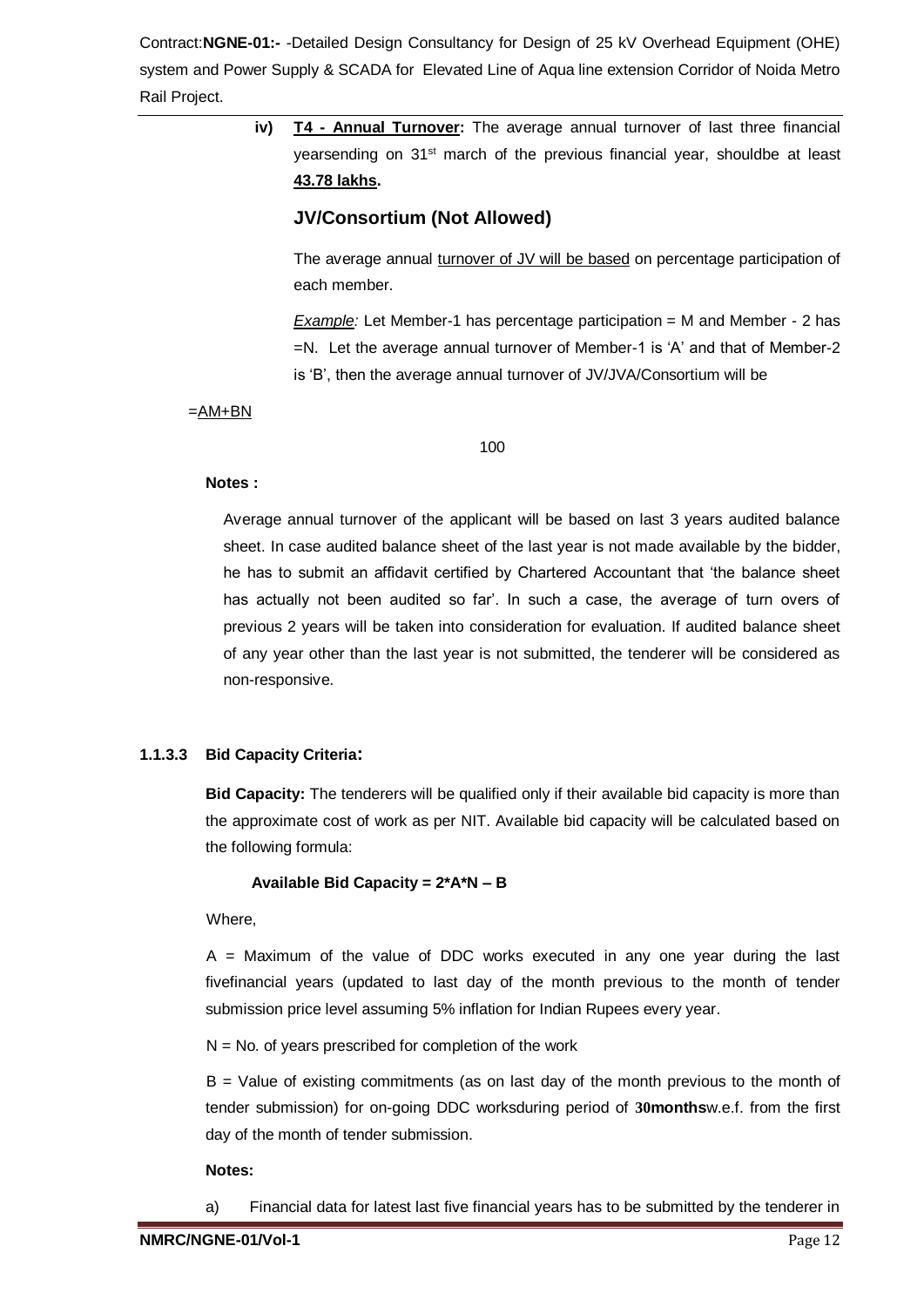> **Appendix-15 of FOT** along with audited financial statements. The financial data in the prescribed format shall be certified by the Chartered Accountant with his stamp and signature in originalwith membership number and firm registration number.

- b) Value of existing commitments for on-going DDC work during period of **30months** w.e.f from the first day of the month of tender submission has to be submitted by the tenderer in Appendix**-16 of FOT**. These data shall be certified by the Chartered Accountant with his stamp and signature in originalwith membership number and firm registration number.
- c) **Deleted.**
- **1.1.3.3.1**The tender submission of tenderers, who do not qualify the minimum eligibility criteria & bid capacity criteria stipulated in the clauses 1.1.3.2 to 1.1.3.3 above, shall not be considered for further evaluation and therefore rejected. The mere fact that the tenderer is qualified as mentioned in sub clause 1.1.3.2 to 1.1.3.3 shall not imply that his bid shall automatically be accepted. The same should contain all technical data as required for consideration of tender prescribed in the ITT.

In case of mismatch in financial data in the submitted documents i.e. in Chartered Accountant certified documents and data in audited balance sheet, the data from the audited balance sheets shall prevail.

## **1.1.3.4 Minimum Key Staff requirement –**

The tenderer should be able to mobilize a project team as per the Educational/professional profile given in the Annexure-3ofITT.

| <b>S. No.</b> | <b>Description</b>                                                         | <b>Requirement</b><br>(in nos.) | <b>Experience</b><br><b>Required</b> | <b>Minimum Time</b><br>Period of<br><b>Deployment</b><br>(Man month) |
|---------------|----------------------------------------------------------------------------|---------------------------------|--------------------------------------|----------------------------------------------------------------------|
| 1             | <b>Chief Project Manager</b>                                               |                                 | 10 Years                             | During the                                                           |
| 2             | <b>Systems Design</b><br>Engineer for each<br>system as per<br>requirement | 1                               | 8 years in relevant<br>field.        | <b>Currency of</b><br>the Contract<br>as required                    |
| 6             | <b>Supporting Staff</b>                                                    | As required                     |                                      |                                                                      |

Project Organization should be as under: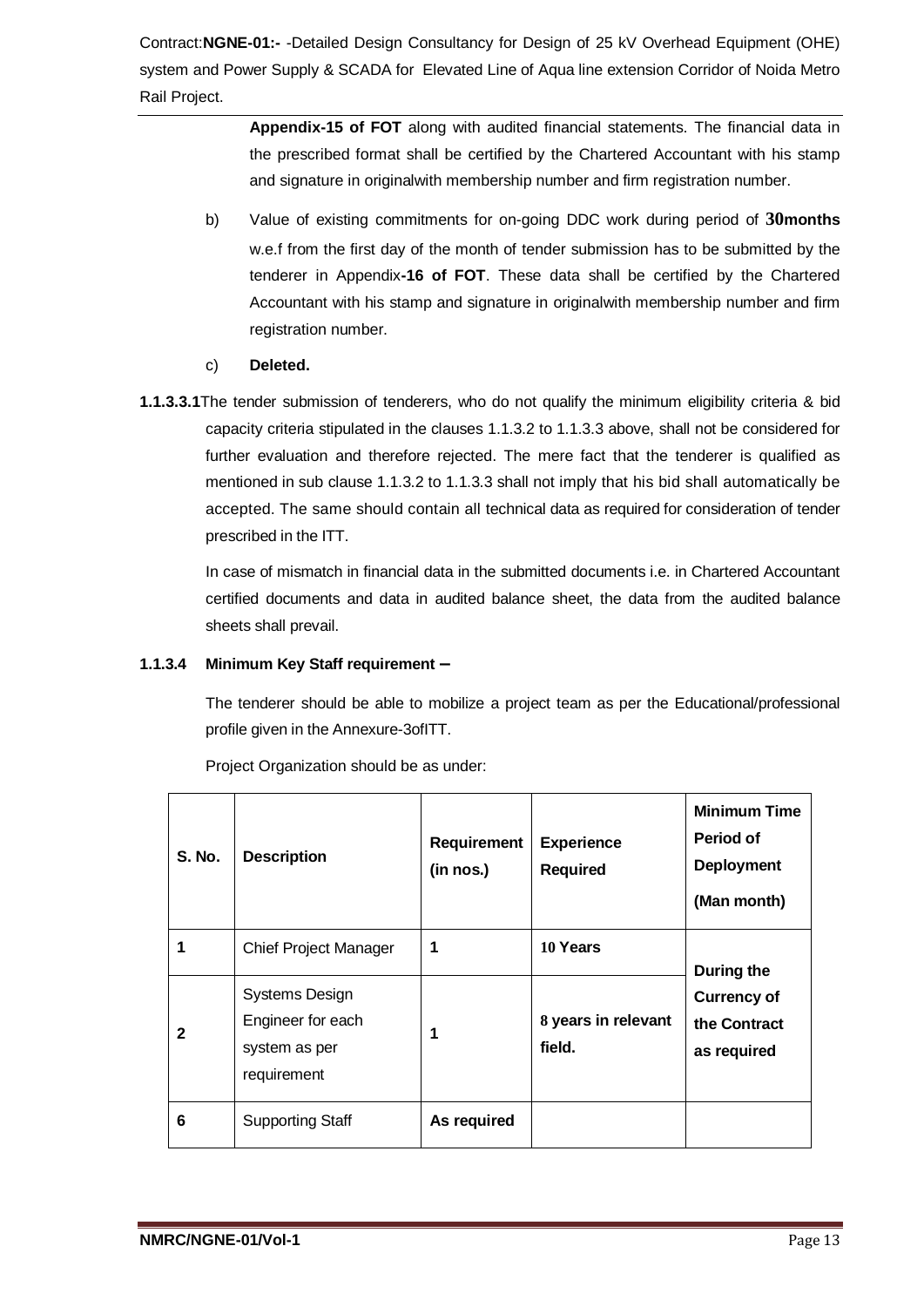Note: The Chief Project Manager and System Design Engineer must have an experience of successful design, as applicable, of onesuch similar project in any of the metro organisation during last 7 yrs.

D-Design Period: Till the completion of activities 01 to 5 in Appendix C (Schedule of Payment) of Volume-4 (Financial Package).

## **1.1.4 The Tender documents consist of:**

## **Volume 1**

Notice Inviting Tender Instructions to Tenderers (including Annexures)

Form of Tender (including Appendices)

## **Volume 2**

General Conditions of Contract Special Conditions of Contract

## **Volume 3**

Scope of Work Outline Design Criteria

## **Volume 4**

Financial Package

- 1.1.5 The Tenderers may obtain further information/ clarification, if any, in respect of these tender documents from the office of DGM/Electrical, Block-III, IIIrd Floor, Ganga Shopping complex, Sector-29, Noida-201301 Uttar Pradesh
- 1.1.6 All tenderers are hereby cautioned that tenders containing any material deviation or reservations as described in Clause. **E 4.0** of "Instructions to Tenderers" and/or minor deviation without quoting the cost of withdrawal shall be considered as non-responsive and is liable to be rejected.
- 1.1.7 The intending Tenderers must be registered on e-tendering portal **http://etender.up.nic.in.** Those who are not registered on the e-tendering portal shall be required to get registered beforehand. If needed they can be imparted training on 'online tendering process'. After registration, the tenderer will get user id and password. On login, tenderer can participate in tendering process and can witness various activities of the process.
- 1.1.8 The authorized signatory of intending tenderer, as per Power of Attorney (POA), must have valid class-II or Class-III digital signature. The tender document can only be downloaded or uploaded using class-II or Class-III digital signature of the authorized signatory. However, the tenderer shall upload their tender on **http://etender.up.nic.in** using class-II or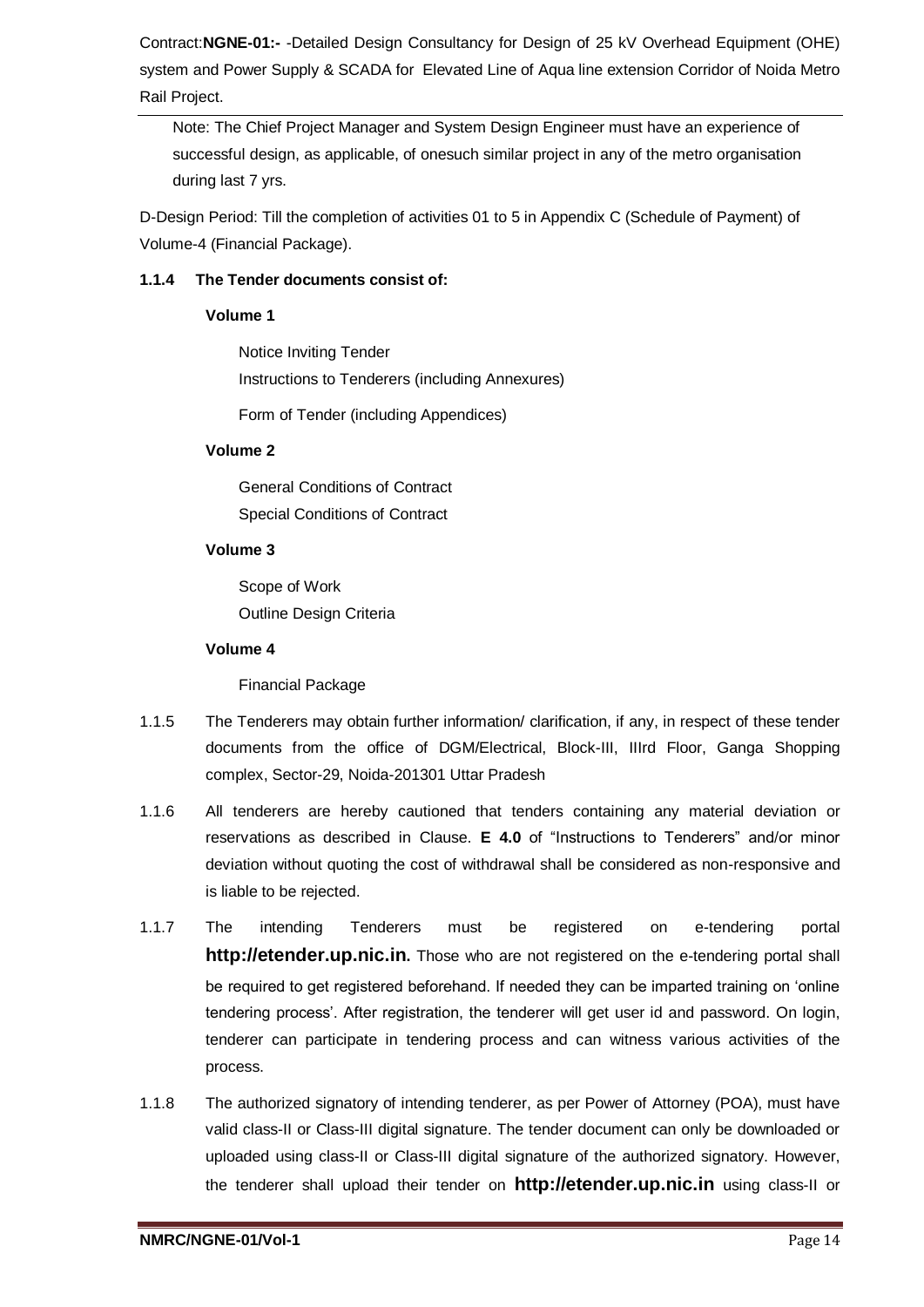class-III digital signature of the authorized signatory only.

- 1.1.9 Tender submissions shall be done online on**http://etender.up.nic.in** after uploading the mandatory scanned documents towards cost of tender documents such as scanned copies of transaction of payment i.e.RTGS,NEFT&IMPS and **scanned copy of Undertaking for Tender Security Declaration** towards Tender Security (and other documents) as stated in the tender document. Instructions for on-line bid submission are furnished hereinafter.
- 1.1.10 Tender submissions shall be done online on **http://etender.up.nic.in**after uploading the mandatory scanned documents towards cost of tender documents such as scanned copies of transaction of payment i.e. RTGS, NEFT & IMPS and**scanned copy of Undertaking for Tender Security Declaration** towards Tender Security, (and other documents) as stated in the tender document. Instructions for on-line bid submission are furnished hereinafter.Submission of Tenders shall be closed on e-tendering website of NMRC at the date & time of submission prescribed in NIT after which no tender shall be accepted.

It shall be the responsibility of the bidder / tenderer to ensure that his tender is submitted online on e-tendering website http://etender.up.nic.before the deadline of submission. NMRC will not be responsible for non-receipt of tender documents due to any delay and/or loss etc.

Tenders shall be valid for a period of 180 days (both days inclusive i.e. the date of submission of tenders and the last date of period of validity of the tender) from the date of submission of Tenders.

- **1.1.11** NMRC reserves the right to accept or reject any or all proposals without assigning any reasons. No tenderer shall have any cause of a**ct**ion or claim against the NMRC for rejection of his proposal**.**
- **1.1.12** Tenderers are advised to keep in touch with e-tendering portal http://etender.up.nic.infor updates.
- 1.1.13 For any complaints tenderers may contact NMRC or competent authority.

## **DGM/Electrical**

**Noida Metro Rail Corporation Ltd.**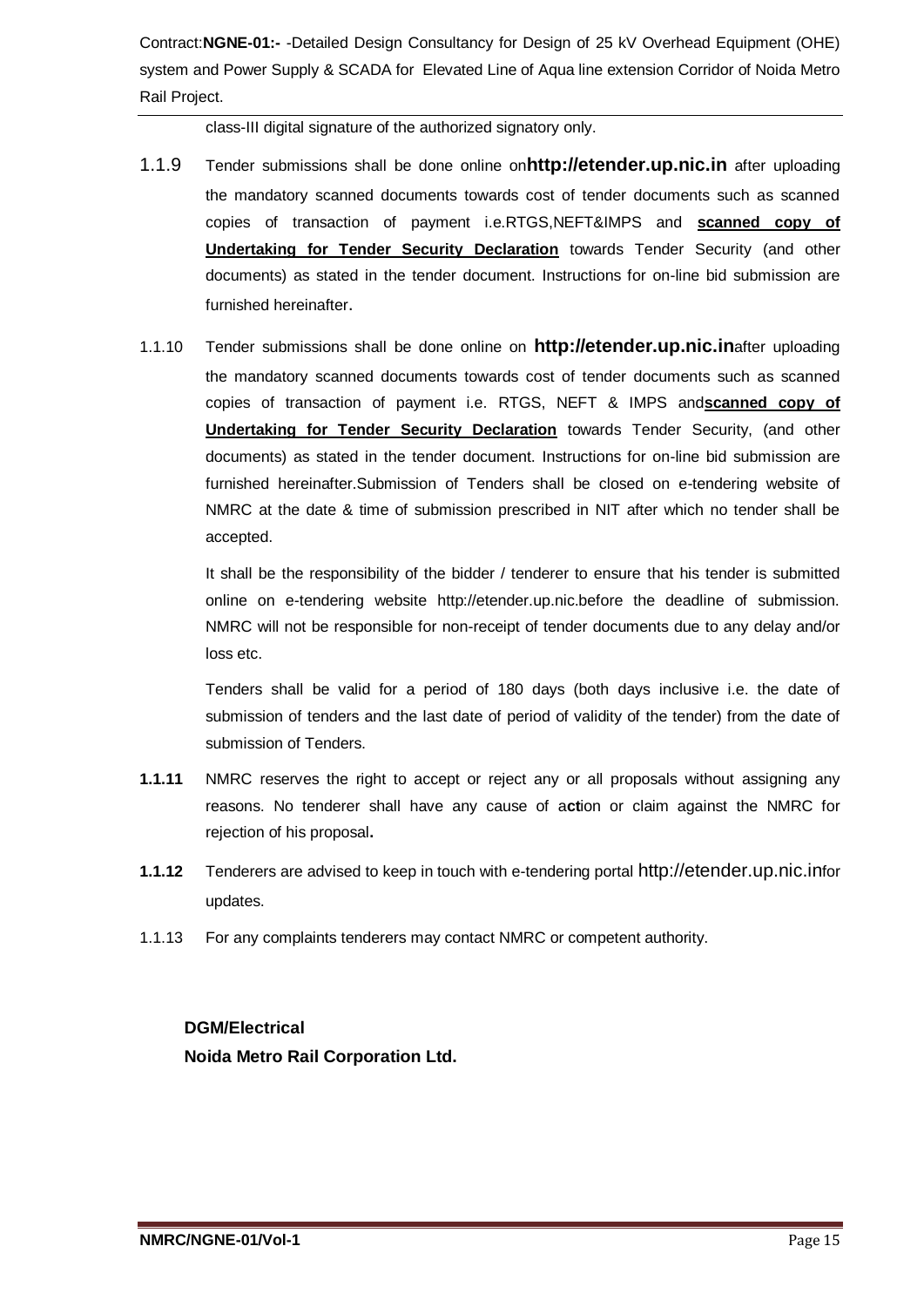#### **Instructions for Online Bid Submission:**

The bidders are required to submit soft copies of their bids electronically on the UP Portal, using valid Digital Signature Certificates. The instructions given below are meant to assist the bidders in registering on the UP Portal, prepare their bids in accordance with the requirements and submitting their bids online on the UP Portal.

More information useful for submitting online bids on the UPPortal may be obtained at: http://etender.up.nic.in**REGISTRATION**

- 1) Bidders are required to enrol on the e-Procurement module of the e-Procurement system Govt. Of Uttar Pradesh Portal(URL: http://etender.up.nic.in) by clicking on the link "**Online bidder Enrolment**" on the UP Portal which is free of charge.
- 2) As part of the enrolment process, the bidders will be required to choose a unique username and assign a password for their accounts.
- 3) Bidders are advised to register their valid email address and mobile numbers as part of the registration process. These would be used for any communication from the UP Portal.
- 4) Upon enrolment, the bidders will be required to register their valid Digital Signature Certificate (Class II or Class III Certificates with signing key usage) issued by any Certifying Authority recognized by CCA India (e.g. Sify / nCode / eMudhra etc.), with their profile.
- 5) Only one valid DSC should be registered by a bidder. Please note that the bidders are responsible to ensure that they do not lend their DSC's to others which may lead to misuse.
- 6) Bidder then logs in to the site through the secured log-in by entering their user ID / password and the password of the DSC / e-Token.

## **SEARCHING FOR TENDER DOCUMENTS**

- 1) There are various search options built in the UP Portal, to facilitate bidders to search active tenders by several parameters. These parameters could include Tender ID, Organization Name, Location, Date, Value, etc. There is also an option of advanced search for tenders, wherein the bidders may combine a number of search parameters such as Organization Name, Form of Contract, Location, Date, Other keywords etc. to search for a tender published on the UP Portal.
- 2) Once the bidders have selected the tenders they are interested in, they may download the required documents / tender schedules. These tenders can be moved to the respective 'My Tenders' folder. This would enable the UP Portal to intimate the bidders through SMS / e-mail in case there is any corrigendum issued to the tender document.
- 3) The bidder should make a note of the unique Tender ID assigned to each tender, in case they want to obtain any clarification / help from the Helpdesk.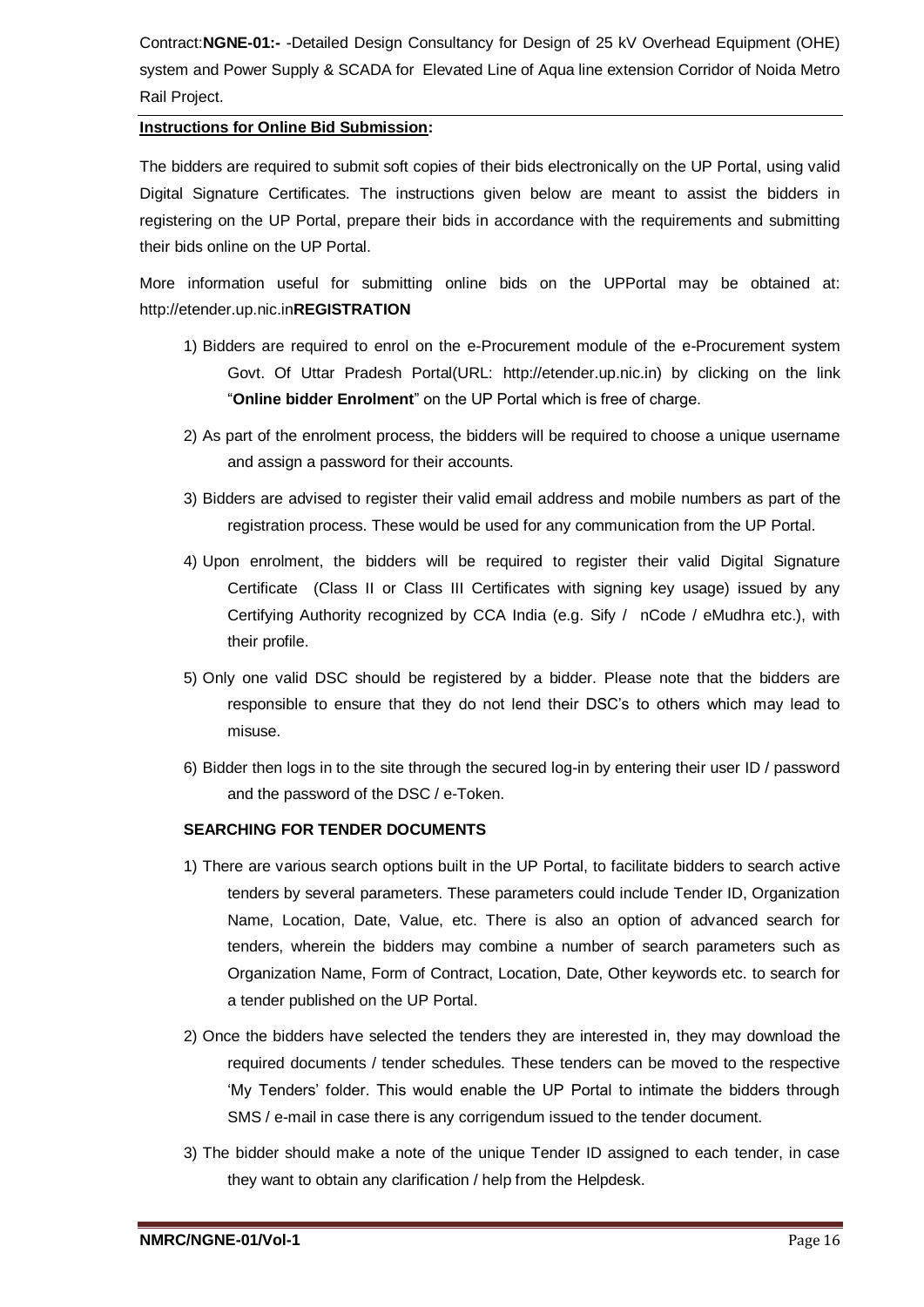#### **PREPARATION OF BIDS**

- 1) Bidder should take into account any corrigendum published on the tender document before submitting their bids.
- 2) Please go through the tender advertisement and the tender document carefully to understand the documents required to be submitted as part of the bid. Please note the number of covers in which the bid documents have to be submitted, the number of documents - including the names and content of each of the document that need to be submitted. Any deviations from these may lead to rejection of the bid.
- 3) Bidder, in advance, should get ready the bid documents to be submitted as indicated in the tender document / schedule and generally, they can be in PDF / XLS / RAR / DWF/JPG formats. Bid documents may be scanned with 100 dpi with black and white option which helps in reducing size of the scanned document.
- 4) To avoid the time and effort required in uploading the same set of standard documents which are required to be submitted as a part of every bid, a provision of uploading such standard documents (e.g. PAN card copy, annual reports, auditor certificates etc.) has been provided to the bidders. Bidders can use "My Space" or ''Other Important Documents'' area available to them to upload such documents. These documents may be directly submitted from the "My Space" area while submitting a bid, and need not be uploaded again and again. This will lead to a reduction in the time required for bid submission process.

#### **SUBMISSION OF BIDS**

- 1) Bidder should log into the site well in advance for bid submission so that they can upload the bid in time i.e. on or before the bid submission time. Bidder will be responsible for any delay due to other issues.
- 2) The bidder has to digitally sign and upload the required bid documents one by one as indicated in the tender document.
- 3) **Tender fee / Tender document cost:** Bidder has to select the instrument type & enter the details of transaction of payment of tender fee / tender document cost done by RTGS / NEFT / IMPS as applicable and upload copy of transaction receipt as documentary proof for payment for further details tenderer may refer clause C18.1.1 of ITT.
- 4) **Tender Security / Earnest Money Deposit (EMD):** Bidder should submit the EMD/Tender Security as per the instructions specified in C18 of ITT in the tender document. Bidder should upload the scanned copy of Undertaking for Tender Security Declaration as per instructions specified in the tender document. Otherwise the uploaded bid will be rejected.
- 5) Bidders are requested to note that they should necessarily submit their financial bids in the format provided and no other format is acceptable. If the price bid has been given as a standard BOQ format with the tender document, then the same is to be downloaded